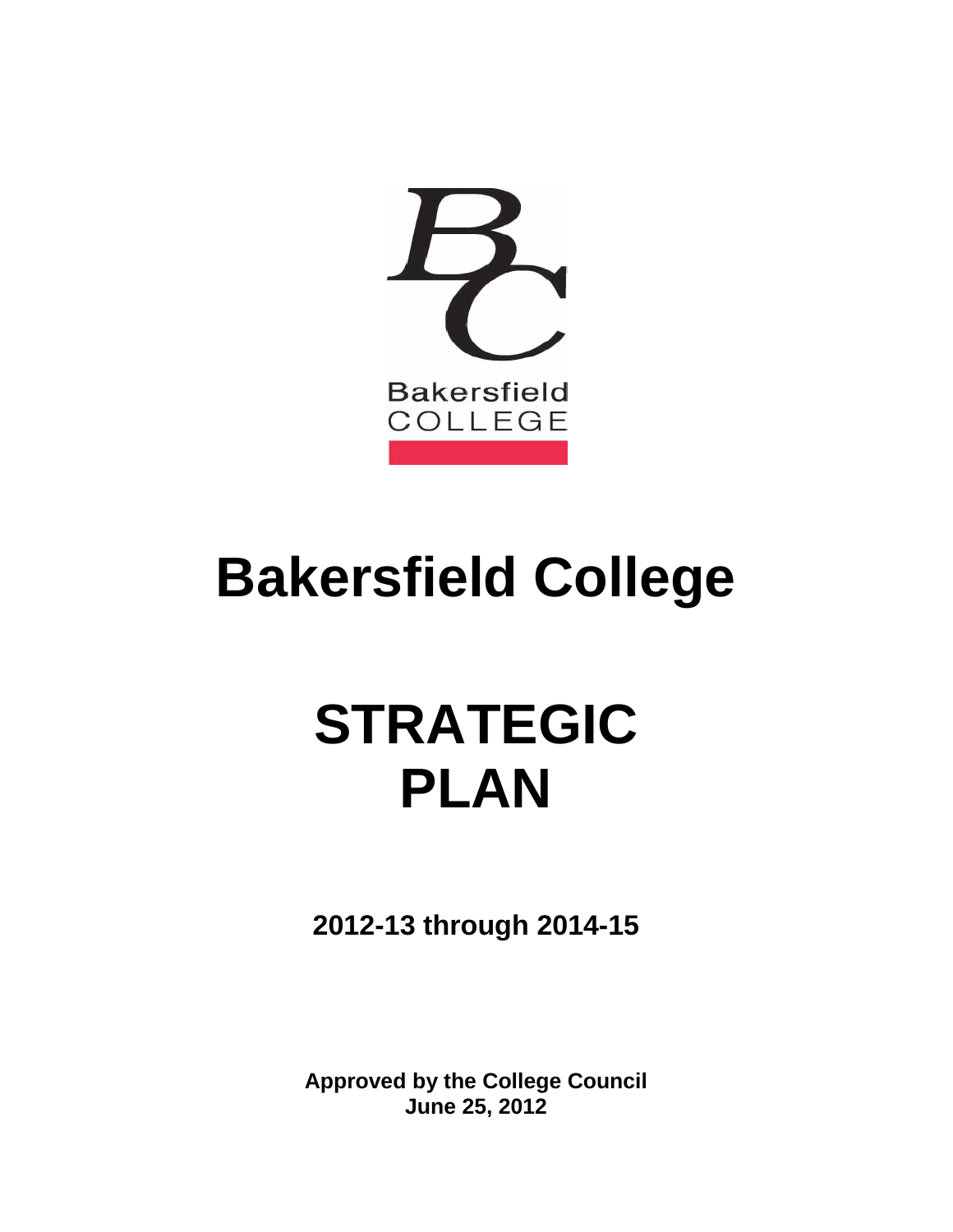# Table of Contents

| Strategic Planning Work Group Membership Spring 2012  4                                                                                        |
|------------------------------------------------------------------------------------------------------------------------------------------------|
|                                                                                                                                                |
| College Strategic Goals, Objectives, Indicators, and Alignment with                                                                            |
| Appendix A Bakersfield College Strategic Goals, Objectives, Indicators<br>Alignment with Actionable Improvement Plans and KCCD Strategic Goals |
| Appendix B District and College Planning and Accreditation Cycles Fall 2011                                                                    |
| Appendix C Bakersfield College Educational Master Plan Process Diagram  17                                                                     |
| Appendix D Bakersfield College Strategic Planning Cycle Process Diagram  18                                                                    |
| Appendix E Bakersfield College Accreditation Process Diagram  19                                                                               |
| Appendix F Process Plan and Information Sources for Strategic Plan  20                                                                         |
| Appendix G Actionable Improvement Plans for the 2012 Accreditation Self                                                                        |
|                                                                                                                                                |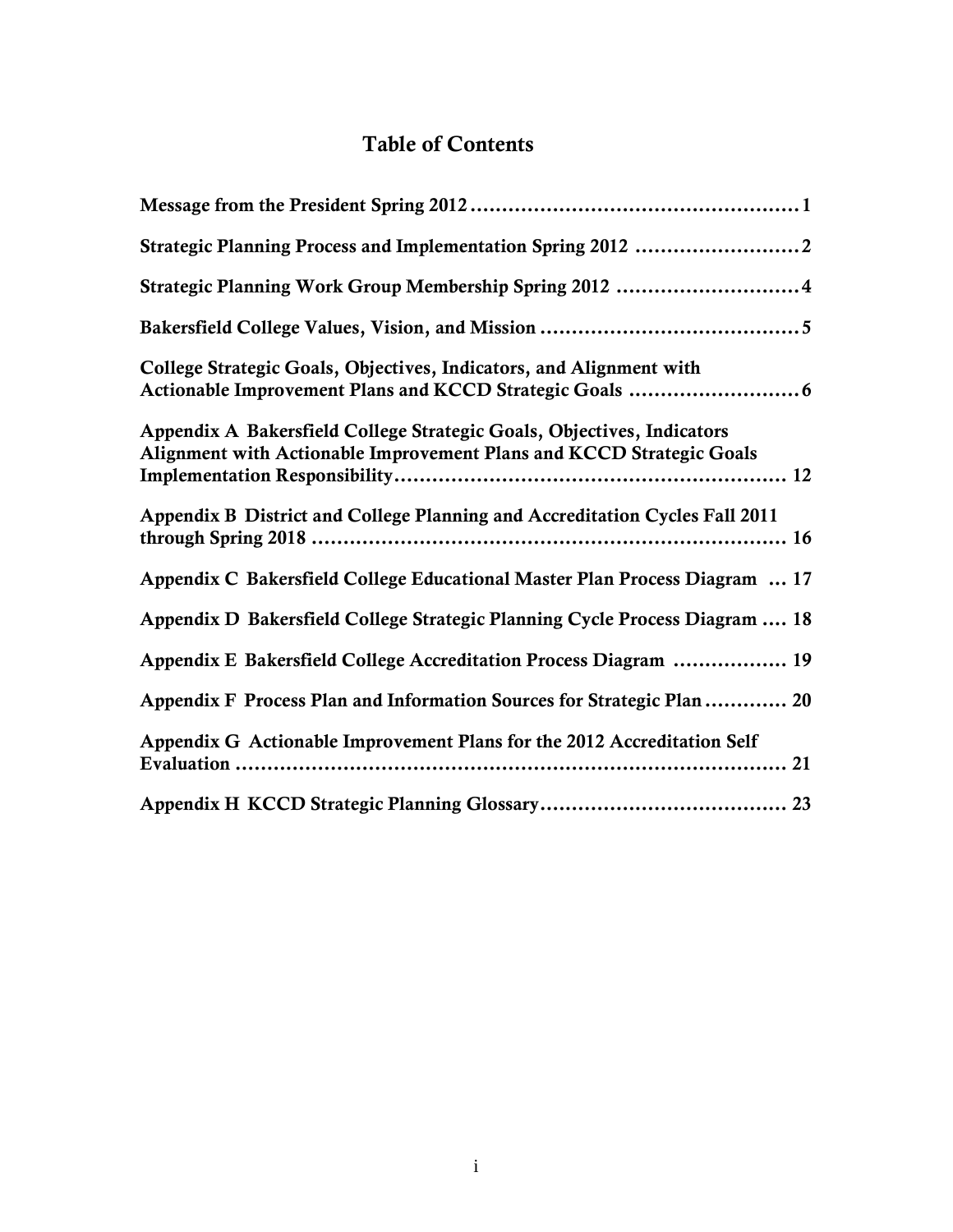# Message from the President

<span id="page-2-0"></span>Dear Bakersfield College Colleagues-

 Facilitating the success and achievement of every student at Bakersfield College is the ultimate mission of Bakersfield College. As we continue to support student success at all levels within Bakersfield College, it has become necessary to focus our efforts and develop a strategic plan to take us forward over the next three years of providing quality, affordable higher education to the greater Bakersfield area.

 which this college seeks to undertake over the next three years. A team of your levels, worked diligently to present this plan which you are now reviewing. Through The 2012 Bakersfield College Strategic Plan is the culmination of research, hard work, and evaluation of the current and future instructional and educational goals colleagues, representing all areas of Bakersfield College operations at all employee review of various surveys, reports, and data, the 2012 Bakersfield College Strategic Plan now becomes a roadmap, with measurable objectives and key performance indicators, for us to follow as we collectively work to improve and enhance the success of Bakersfield College students.

I thank the team who led the development process for the 2012 Bakersfield College Strategic Plan, and look to all of you, our Bakersfield College colleagues, to help guide the implementation of the objectives within these pages. It is only with our collective teamwork that we will successfully bring quality higher education to the area for years to come.

Sincerely,

Dr. Robert D. Jensen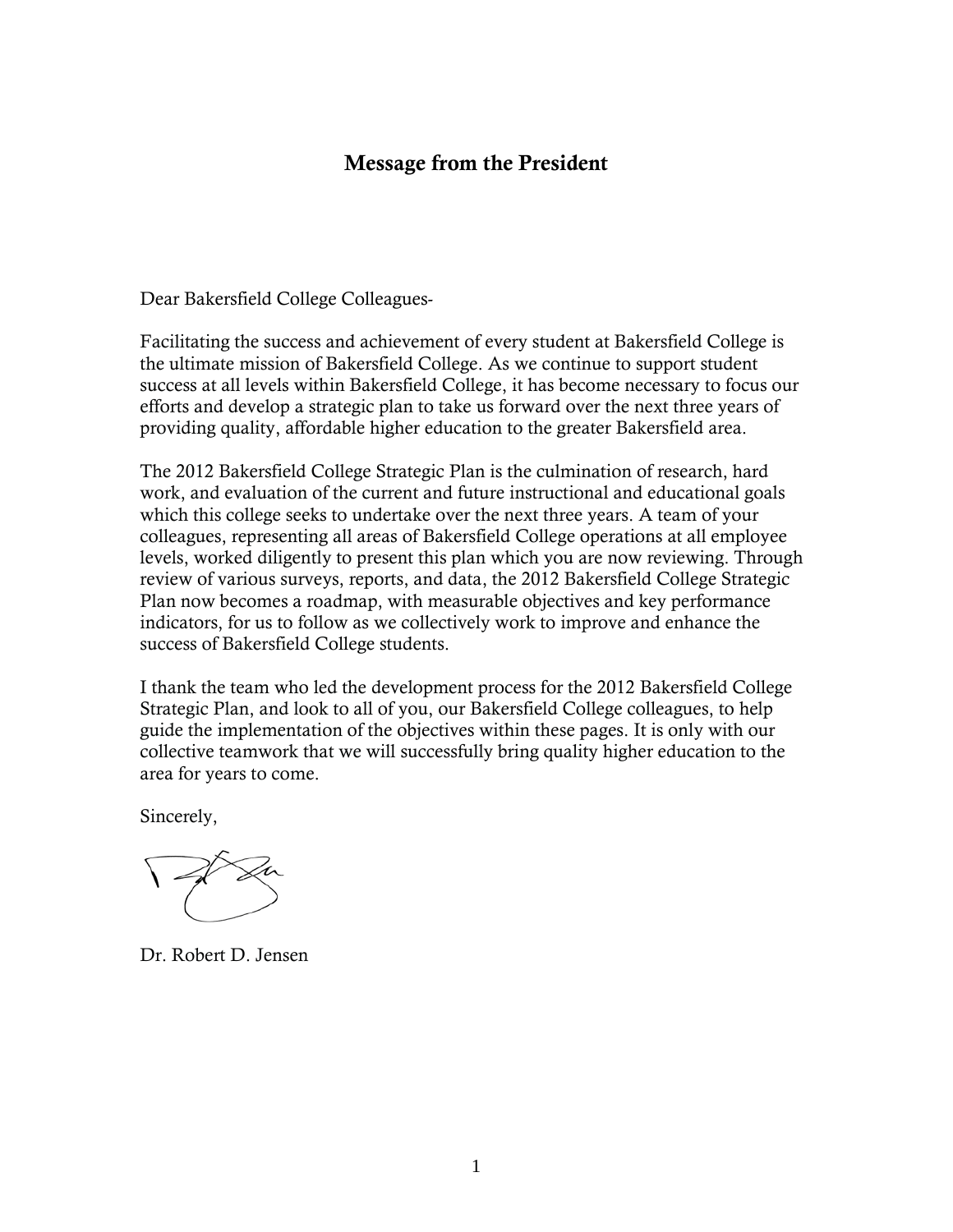# Strategic Planning Process and Implementation

<span id="page-3-0"></span>Districtwide Plan Development In the spring of 2011, Kern Community College District (KCCD) began strategic planning efforts with a group of representatives from each of the colleges and district office to review and critique the existing strategic plan. The group proposed a three-year planning cycle aligned with the outlines specific goals and objectives over a six-year period. As the districtwide review of the proposed strategic plan began in the summer of 2011, the Chancellor each of the colleges and district office, with the goal of defining student success. This refined each of the objectives to include specific and measurable outcomes. The accreditation self-evaluation and mid-term cycle that focuses on student success and called for a Student Success Outcomes Workshop, again with representatives from resulted in a list of agreed upon student success criteria along with institutional, program and course level indicators. Based on this information, the KCCD Strategic Planning Working Group, along with other key constituency leaders, reviewed and Board of Trustees adopted the plan in November 2011.

Bakersfield College Goals The College Council College Goals Work Group developed 2011-2012 Bakersfield College Goals in spring 2011. The process constituents (students, classified, faculty, and administration, as well as various established every year. included consideration of the Renegade 2012 strategic initiatives; Student Excellence, Communication, Oversight and Accountability, Fiscal Responsibility, Facilities, Image, and Linkages. The goal development included review and analysis of the Kern Community College District Strategic Plan, focus group of all campus departments), a college goals campus wide survey, review of comparable college goals, and feedback from College Council and Academic Senate. The college goals planning process has been an annual planning cycle with new college goals

 review of data from a college goals survey. Based upon the previous goal development in spring 2011 and the goals development spring 2012 the work group Development of the 2012-2013 Bakersfield College Goals used the same process, with additional considerations; Actionable Improvement Plans, Annual Program Reviews, Budget Committee criteria discussions, Committee on Committees Reports moved forward with recommendations to College Council:

- Recommendation 1: The goals should be established every three-year as part of the Bakersfield Strategic Planning process.
- Recommendation 2: The goals should be accompanied by measurable objectives.
- Recommendation 3: Progress on the objectives should be monitored by the Accreditation Steering Committee which should provide an annual report to College Council
- Recommendation 4: The objectives should be reviewed annually by College Council in order to identify progress, and if needed, set new objectives.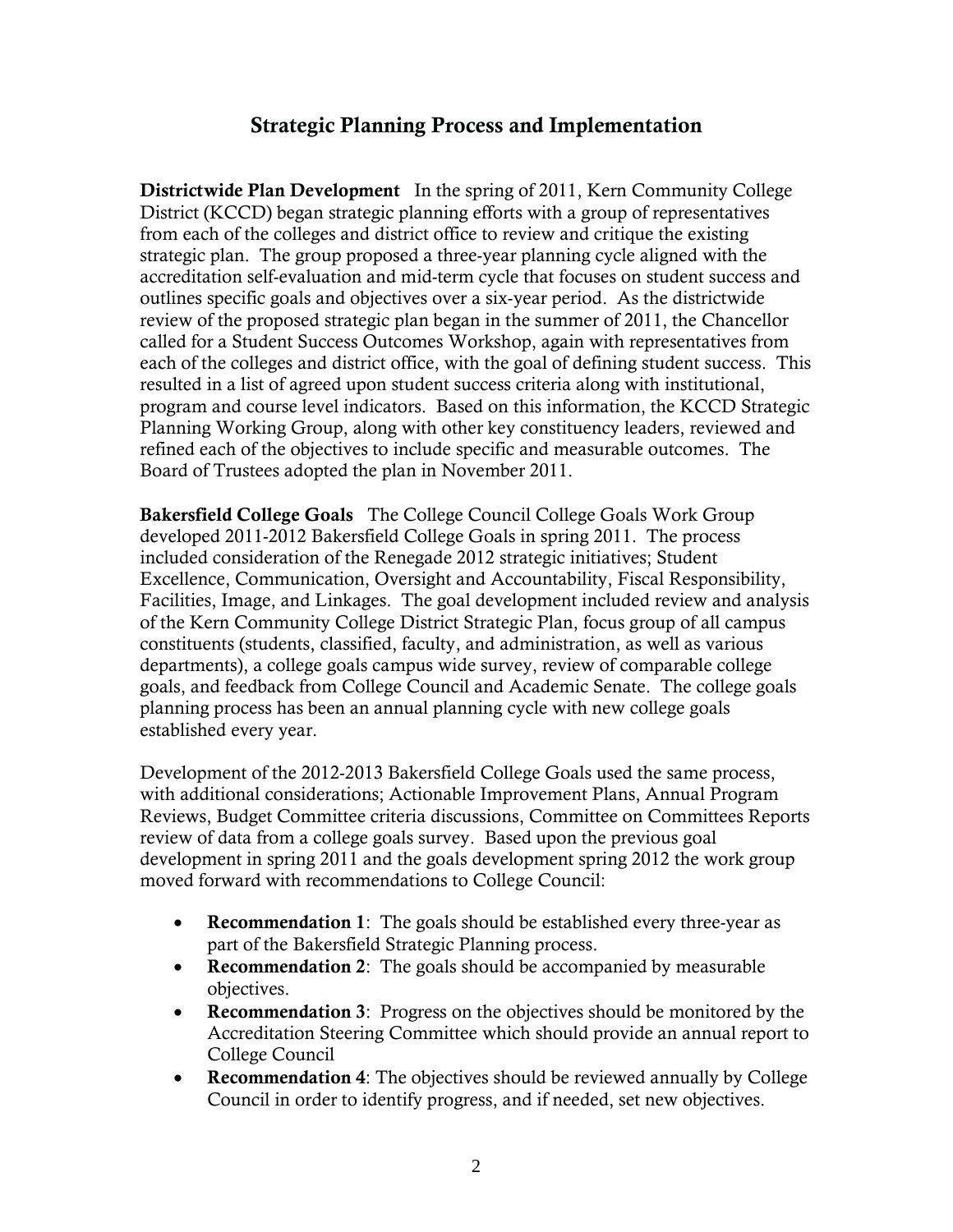College Council approved these recommendations spring 2012.

 constituents the opportunity for feedback and input. The College goals becoming a three-year plan enables consistent and constant goal measurement with objectives, into the strategic planning process. Coverall, the college goals were developed with a collaborative process involving all thus establishing benchmarks. Additionally, the goal development process folded

Bakersfield College Plan Development The Bakersfield College Strategic Plan activities to develop the strategic plan. The values, vision, and mission section uses the work of the subcommittee on Standard I.A. of the ACCJC standards. In addition, the College Goals subgroup of College Council had been working to develop goals for 2012-13; they recommended a three-year cycle based on their Academic Senate review. Work Group (SPWG) formed in spring 2012 and drew from various college research and the College Goals survey. Finally, SPWG developed a survey on college values, vision, and mission. SPWG used the survey results to craft recommended value, vision, and mission statements for College Council and

Academic Senate review.<br>The strengths, weaknesses, opportunities, threats (SWOT) analysis drew from several developed in the accreditation process, the Annual Program Review trends, sources, including the Self Evaluation Actionable Improvement Plans (AIPs) Committee Co-Chairs reports, district and college climate survey questions, and CCSSE/CCFSSE results. The internal and external scans included information compiled for state reporting purposes, the accreditation process, and the district strategic planning process. Finally, as part of the strategic planning and college goals development process, SPWG developed measurable objectives and key performance indicators for each strategic goal.

BC Strategic Plan Implementation To assure effective and efficient faculty champion(s) responsible for each strategic objective. The Director of There will be a Strategic Plan SharePoint site to facilitate teamwork on the objectives development component for overarching functions to assure successful implementation of the plan, e.g., training for objectives 1.3, 1.6, and 1.7, and use of SharePoint. The Director of Institutional Research and Planning will summarize implementation of the plan, the College president identified the administrator(s) and Institutional Research and Planning is responsible for providing leadership to: assure implementation of the plan, provide data resources and metrics, and report the results. and provide ongoing documentation of progress. There will be a professional implementation activities and report these to the Accreditation Steering Committee, which will monitor overall progress on the objectives. This will provide the basis for the annual report recommendation developed as Recommendation 3 during College Goal development described above (page 2).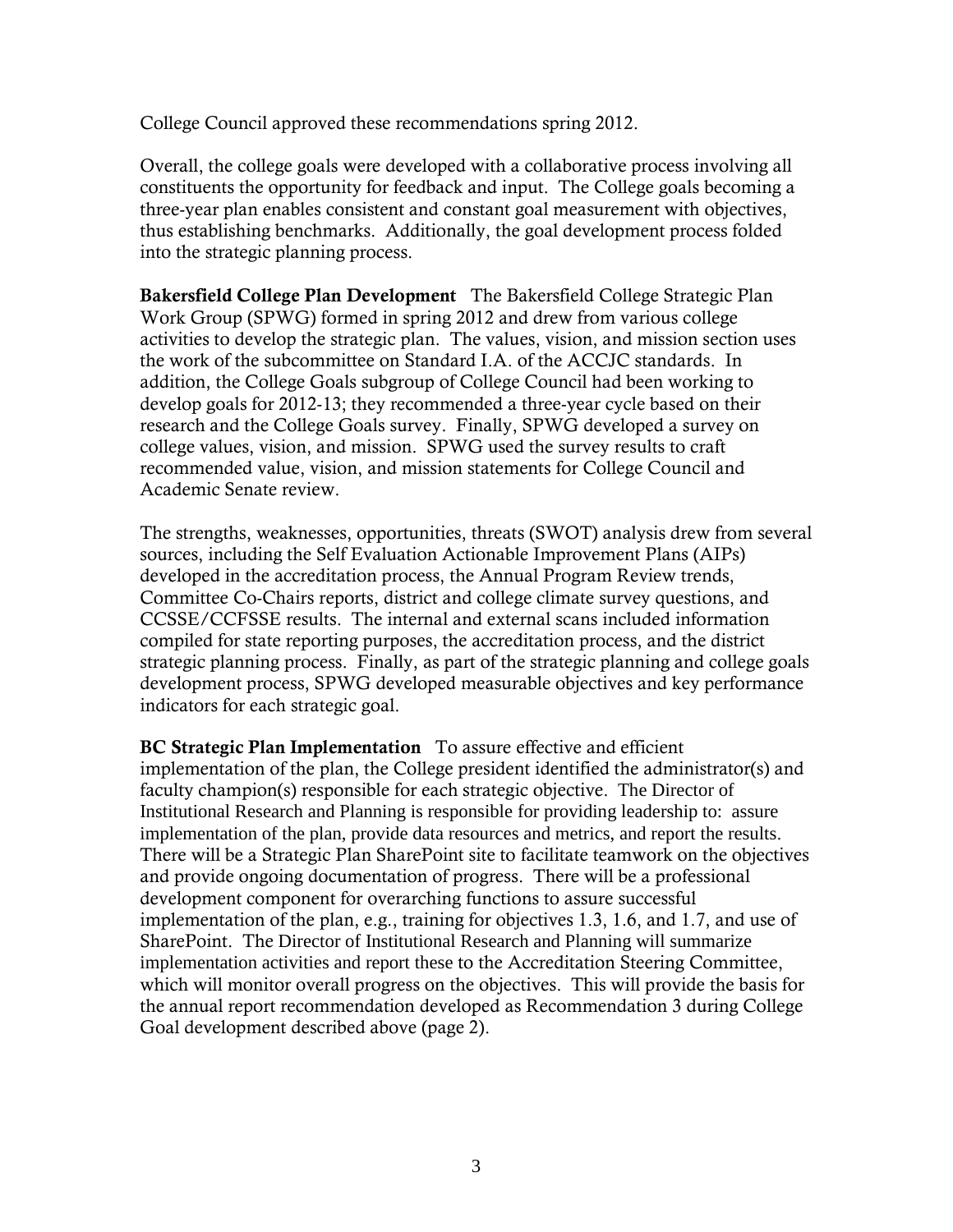# Strategic Planning Work Group Membership Spring 2012

<span id="page-5-0"></span>Ann Morgan, Ed. D., Director of Institutional Research and Planning Cornelio Rodriguez, President of the Academic Senate Jennifer Marden, Classified Representative Kate Pluta, Professor of English Primavera Arvizu, Director of EOP&S, CARE, and CalWORKS Stephen Eaton, Dean of Instruction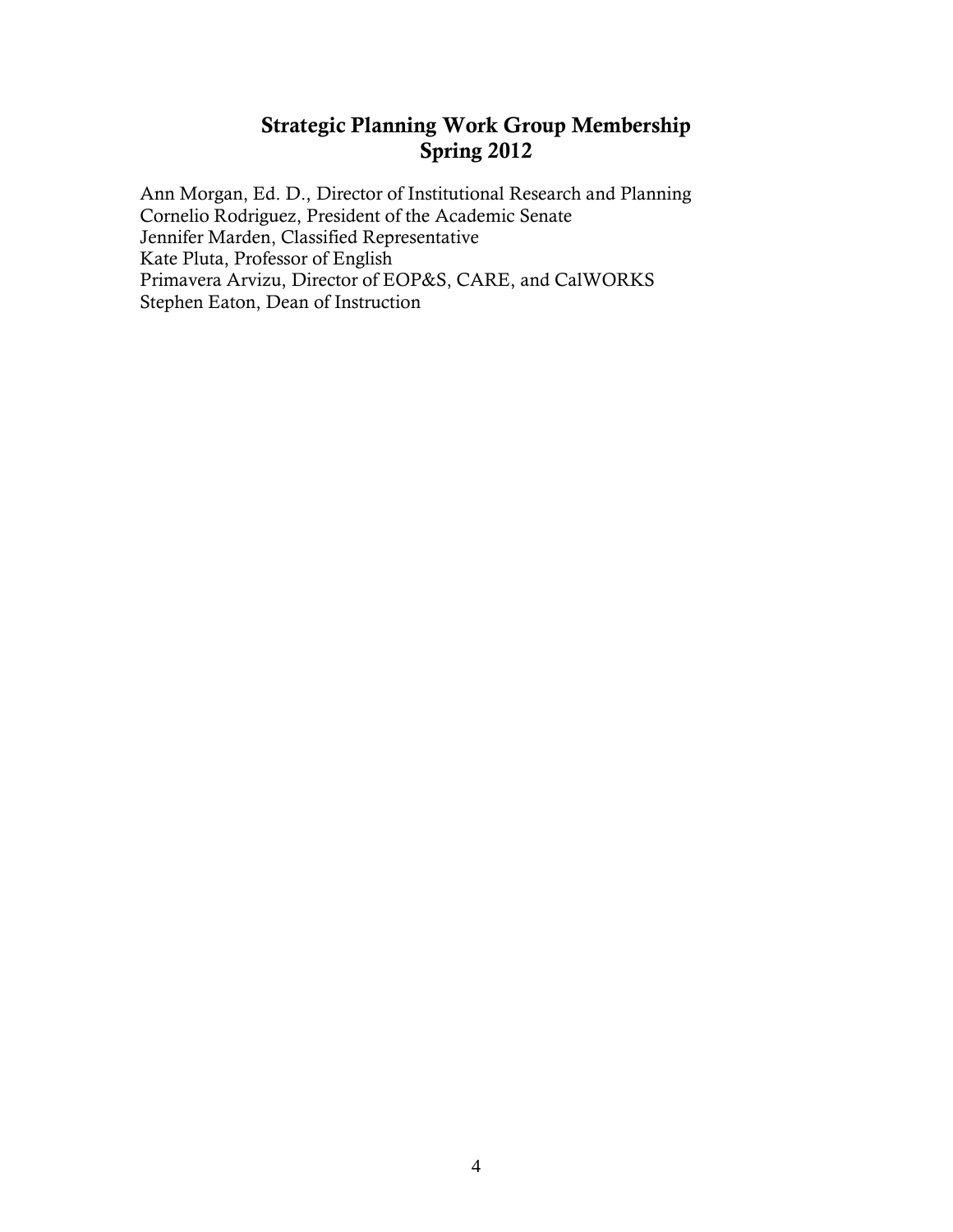# Bakersfield College Strategic Plan 2012-13 through 2014-15

# Bakersfield College Values, Vision, and Mission

# <span id="page-6-0"></span>Values

- Assisting students to achieve informed educational goals
- Meeting the highest standards of performance in everything we do
- Recruiting and retaining the best and brightest employees
- Promoting a climate of trust by sharing ideas and information
- Fostering a learning environment that respects and supports the diversity of people, ideas, learning styles and instructional methodologies
- Honoring the traditions and community involvement of Bakersfield College
- Relying on data-informed decision-making.

# Vision

 values are evident in all that we do. The diverse community we serve trusts Bakersfield College with its most precious resource—people. Our high standards of education and service earn that trust. Our

# Mission

Bakersfield College is committed to providing excellent learning opportunities in basic skills, career and technical education, and transfer courses for our community so that our students can thrive in a rapidly changing world.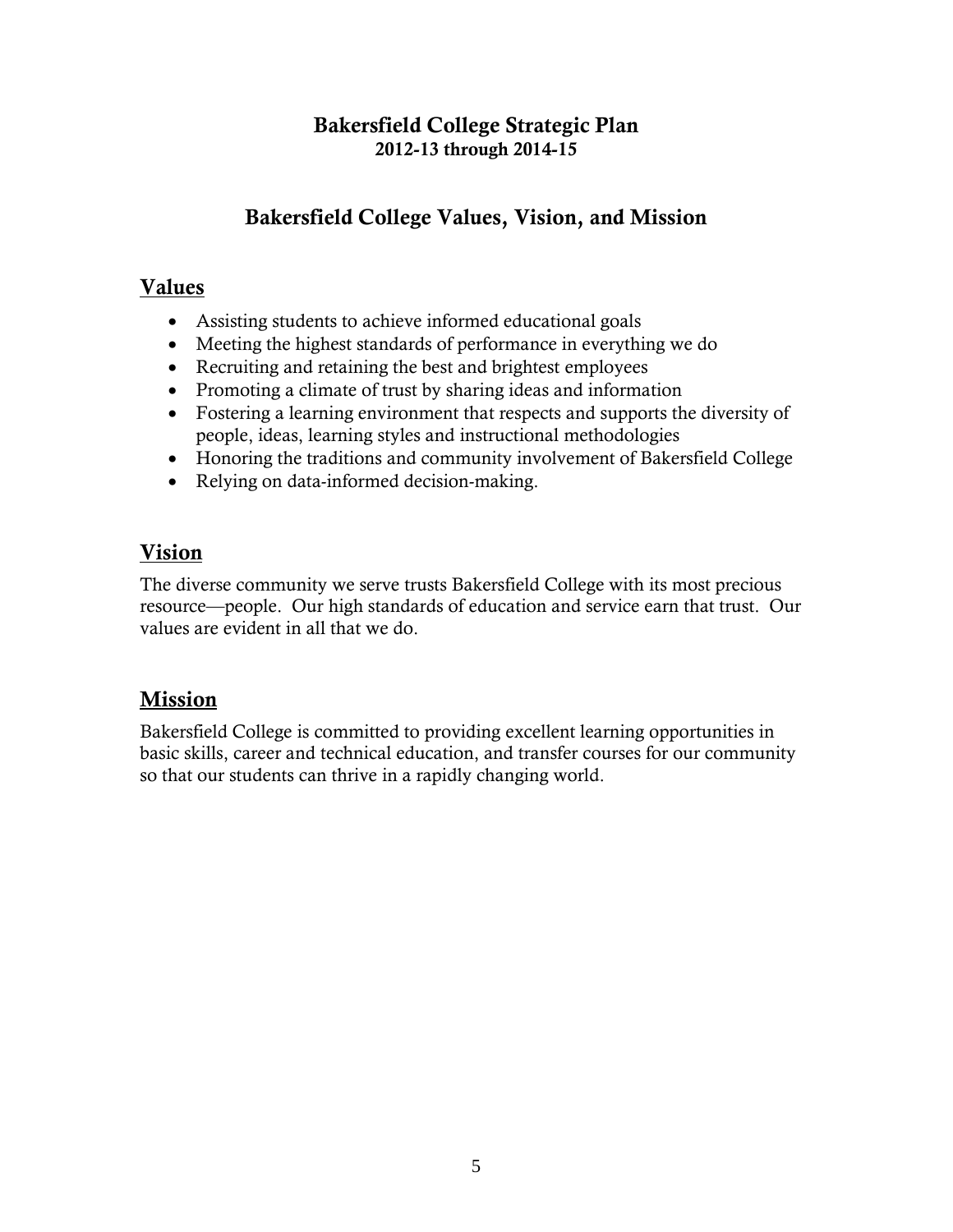# <span id="page-7-0"></span> College Strategic Goals, Objectives, Indicators, and Alignment with Actionable Improvement Plans and KCCD Strategic Goals

### **Student Success**

Goal One: Student Success<br>Become an exemplary model of student success by developing and implementing best practices.

Objectives and Indicators for Goal One:

1.1 Evaluate and improve matriculation process.

Use number and percent completions for fall term, first time students (baseline year 2011-12):

- 1.1.1 Orientation.
- 1.1.2 Assessment for Placement.
- 1.1.3 Counseling.
- 1.1.4 Student Ed Plan.

Evaluation. This objective aligns with Actionable Improvement Plan 3 related to Student Support Services (Standard II.B) from the Accreditation Self-

This objective supports with KCCD Strategic Goal One: Become an exemplary model of student success.

- 1.2 Develop and implement prerequisites across departments for courses meeting same transfer requirement.
	- 1.2.1 Evaluate feasibility of instituting prerequisites in transfer subgroups A-E for IGETC and CSU transfer patterns.

 Institutional Effectiveness (Standard I.B) from the Accreditation Self-Evaluation This objective aligns with Actionable Improvement Plan 1 related to

This objective supports with KCCD Strategic Goal One: Become an exemplary model of student success.

1.3 Improve student success in distance education courses to correspond with student success in traditional courses.

Use department and collegewide:

- 1.3.1 Success rates.
- 1.3.2 Retention rates.
- 1.3.3 Equivalent services.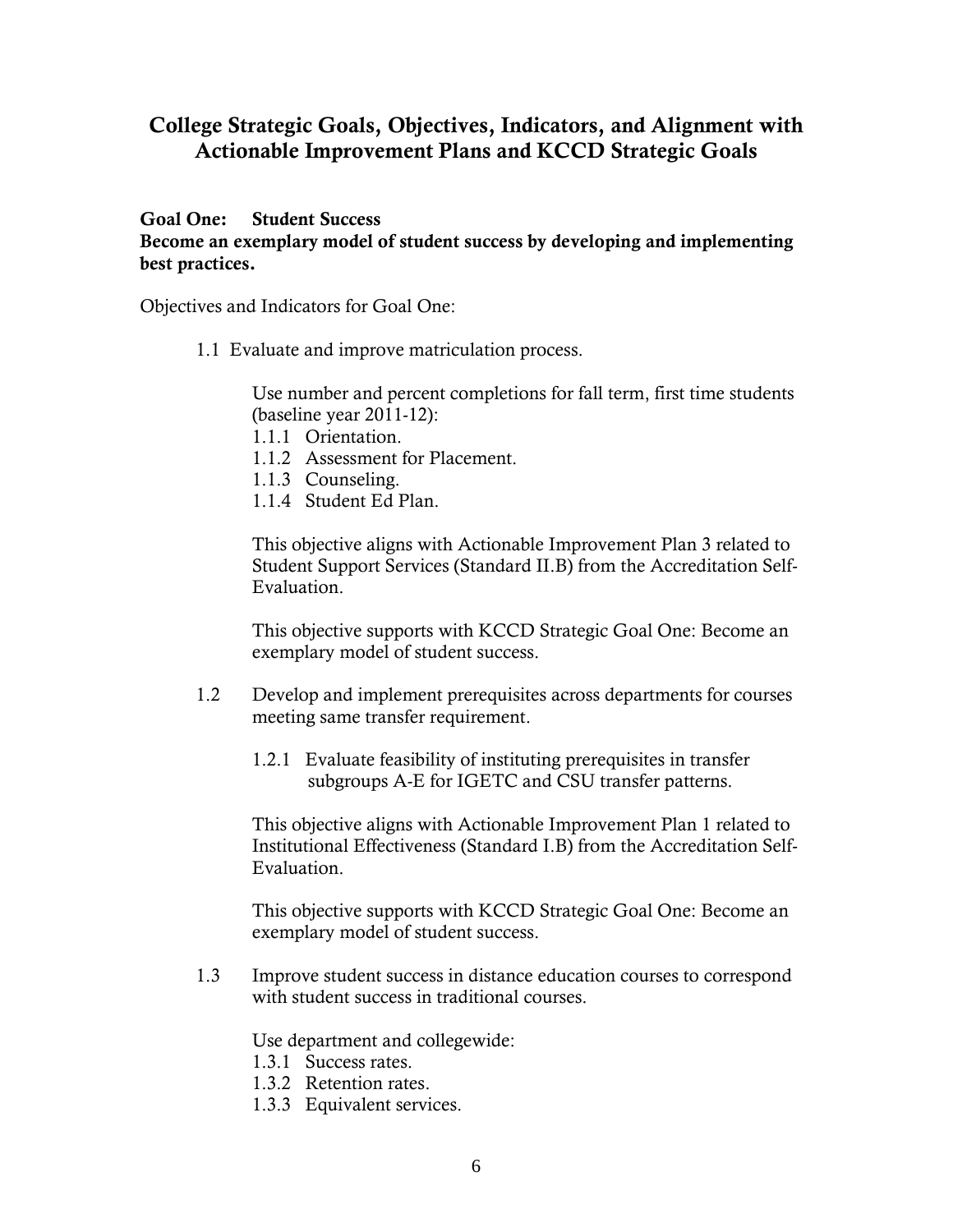#### 1.3.4 Student satisfaction

This objective aligns with Actionable Improvement Plan 2 related to Instructional Programs (Standard II.A) from the Accreditation Self-Evaluation.

This objective supports with KCCD Strategic Goal One: Become an exemplary model of student success.

1.4 Follow-up nonreturning students through exit interviews.

1.4.1 Research feasibility of implementing exit interviews.

This objective supports with KCCD Strategic Goal One: Become an exemplary model of student success.

- 1.5 (KCCD 1.1) Increase the percentage of students who successfully complete 12 units within one year.
	- units summer 2011 through spring 2012; % change summer 1.5.1 Use for baseline: total students successfully completing  $12+$ 2012 through spring 2013.

This objective supports with KCCD Strategic Goal One: Become an exemplary model of student success.

1.6 (KCCD 1.2) Increase the percentage of students who, within a oneyear period, successfully complete English or Math courses both one level below transfer and at the transfer level.

 transfer level and pre-collegiate English, English as a Second Develop collaborative efforts with the support of district office resources to increase the percentage of successful completions for Language, Math, and Reading courses using a baseline established in 2011-12.

 spring 2012 in: Use for baseline: total successful completions summer 2011 through

- 1.6.1 English 1 level below transfer (ENGL B50, ENSL B50)
- 1.6.2 English transfer level (ENGL B1a)
- 1.6.3 Math 1 level below transfer (MATH BD)
- 1.6.4 Math transfer level (B2, B4a, B16, B22, B23, PSYC B5, B1a, B1b, B6a)
- 1.6.5 Reading 1 level below transfer (ACDV B50, ENSL B31)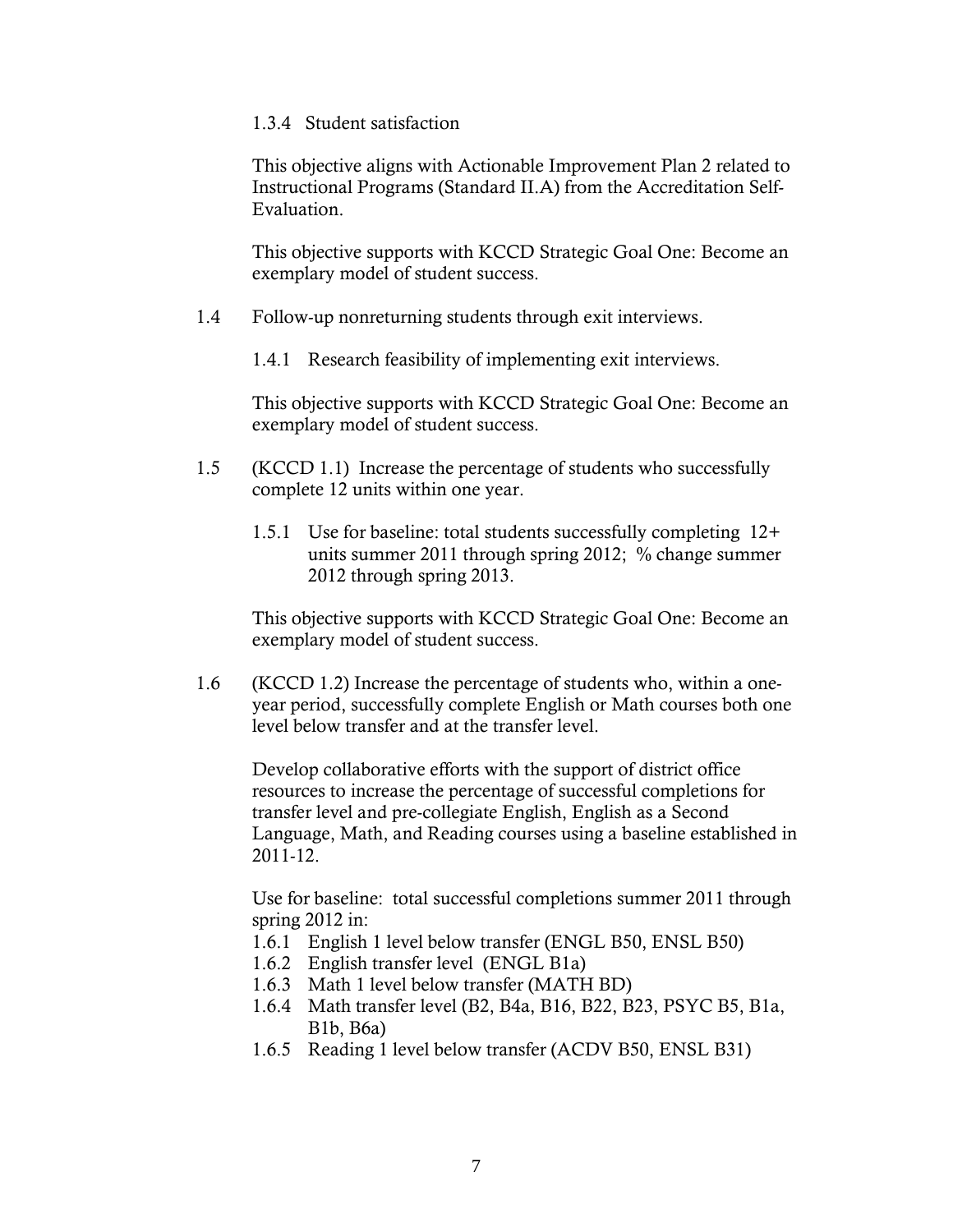This objective aligns with KCCD Strategic Goal One: Become an exemplary model of student success.

1.7 (KCCD 3.1) Increase scores on all Community College Survey of Student Engagement (CCSSE) (Spring 2011 baseline; Spring 2014 follow-up).

Use for baseline CCSSE Benchmark Scores spring 2011:

- 1.7.1 Active and Collaborative Learning (53.4).
- 1.7.2 Student Effort (47.3).
- 1.7.3 Academic Challenge (54.3).
- 1.7.4 Student-Faculty Interaction (48.6).
- 1.7.5 Support for Learners (50.7).

 This objective aligns KCCD Strategic Goal 3: Foster a comprehensive and rich learning environment.

### Goal Two: Communication

 Enhance collaboration, consultation, and communication within the college and with external constituents.

Objectives and Indicators for Goal One:

- 2.1 Improve morale and perception of communication.
	- 2.1.1 Use Climate Survey fall 2011 as baseline.

 This objective supports with KCCD Strategic Goal Two: Create a collaborative culture and a positive climate.

- 2.2 Evaluate effectiveness of Human Resources services provided at the College.
	- 2.2.1 Develop, implement, and evaluate an annual review of its services, including EthicsPoint, to the college.
	- 2.2.2 Clarify the role of KCCD Human Resources at Bakersfield College.
	- 2.2.3 Develop, implement, and evaluate an annual survey to all employees regarding the college's and district's adherence to written policies ensuring fairness in all employment procedures.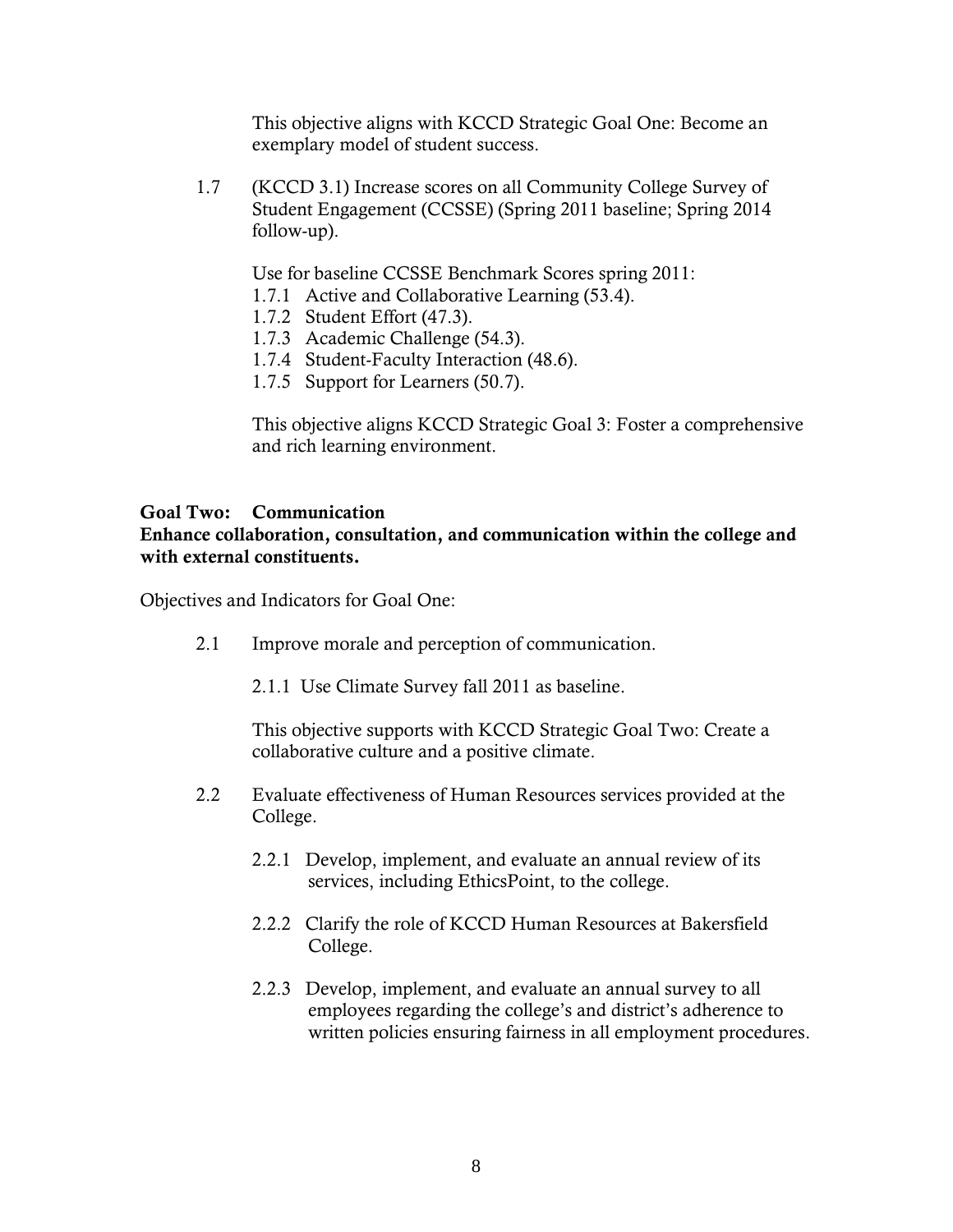employees who serve on screening committees to evaluate the 2.2.4 Develop, implement, and evaluate an annual survey to all effectiveness of the process.

This objective aligns with Actionable Improvement Plan 4 related to Human Resources (Standard III.A).

 This objective supports with KCCD Strategic Goal Two: Create a collaborative culture and a positive climate.

 respond to community need; after baseline increase 5-10%. Use APR 2011-12 data as baseline: 2.3 (KCCD 6.2-6.3) Develop and sustain partnerships with area educational institutions, businesses, and industry to enhance and

- 2.3.1 Number of partnerships with education institutions.
- 2.3.2 Number of advisory boards.
- 2.3.3 Number of community partners and collaborations.

 This objective supports with KCCD Strategic Goal Six: Respond to community needs.

## Goal Three: Facilities/ Infrastructure Improve maintenance of college facilities and infrastructure.

 3.1 Implement and evaluate the new maintenance and operations software system.

Document:

- 3.1.1 Number of service requests received.
- 3.1.2 Number of services orders completed.

This objective aligns with Actionable Improvement Plan 5 related to Physical Resources (Standard III.B).

 This objective supports with KCCD Strategic Goal Three: Foster a comprehensive and rich learning environment.

- 3.2 (KCCD 3.2) Prioritize maintenance and repairs.
	- 3.2.1 Criteria to prioritize maintenance.
	- 3.2.2 Scheduled maintenance activities.
	- 3.2.3 Number of maintenance requests completed on schedule.
	- 3.3.1 Identify cleanliness standard.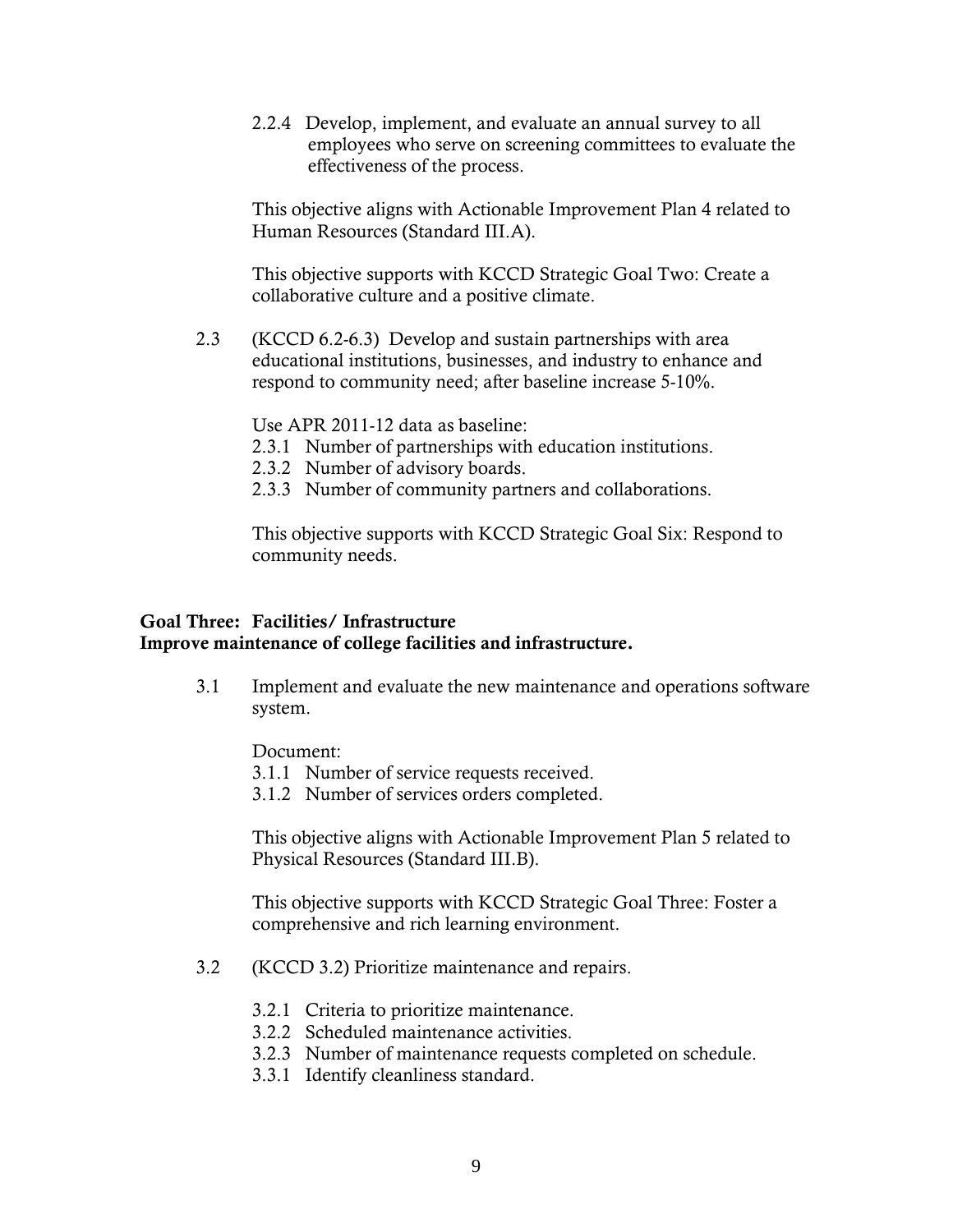This objective aligns with Actionable Improvement Plan 5 related to Physical Resources (Standard III.B).

This objective supports with KCCD Strategic Goal Three: Foster a comprehensive and rich learning environment.

#### Goal Four: Oversight & Accountability

 Improve oversight, accountability, sustainability, and transparency in all college processes.

4.1 Review college processes with collegewide committees, departments, programs, and staff/student organizations, and provide training where needed.

Document:

- 4.1.1 Number of trainings provided and number attending.
- 4.1.2 Number of programs receiving training.

 Institutional Effectiveness (Standard I.B). This objective aligns with Actionable Improvement Plan 1 related to

 This objective supports with KCCD Strategic Goal Four: Strengthen personnel and institutional effectiveness.

- 4.2 Implement budget development timeline revision.
	- 4.2.1 Evaluate effectiveness of budget development timeline.
	- 4.2.2 Determine budget efficiency: Ratio of actual expenditures to total budget.

 This objective supports with KCCD Strategic Goal Five: Manage financial stability.

## Implement and evaluate existing major planning processes. Goal Five: Integration

- 5.1 Evaluate major planning processes, instructional programs, student services, and administrative services.
	- 5.1.1 Develop instrument fall 2012.
	- 5.1.2 Pilot and refine instrument February 2013.
	- 5.1.3 Administer and analyze March 2013.
	- 5.1.4 Communicate findings April 2014.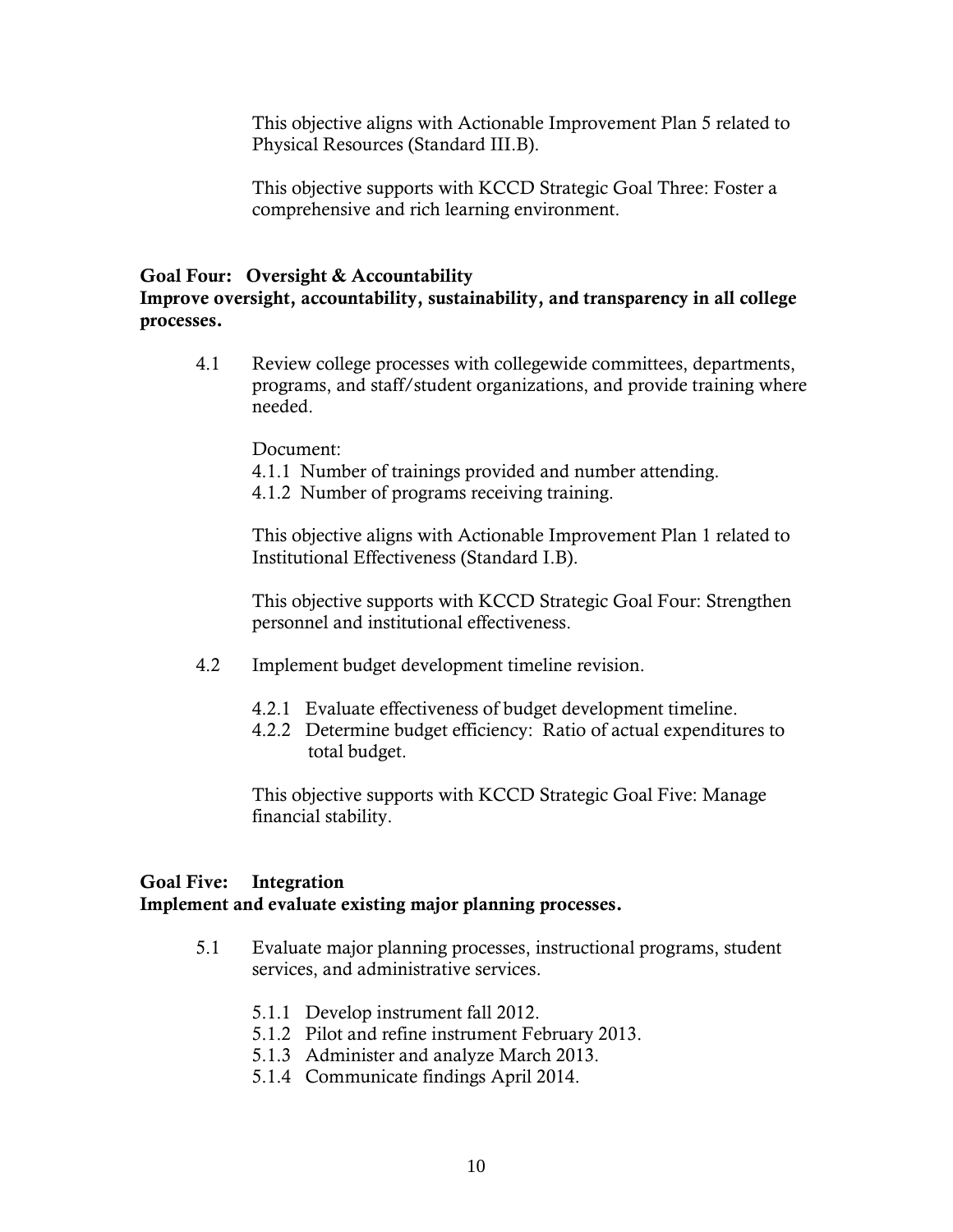This objective aligns with Actionable Improvement Plan 1 related to Institutional Effectiveness (Standard I.B).

 This objective supports with KCCD Strategic Goal Four: Strengthen personnel and institutional effectiveness.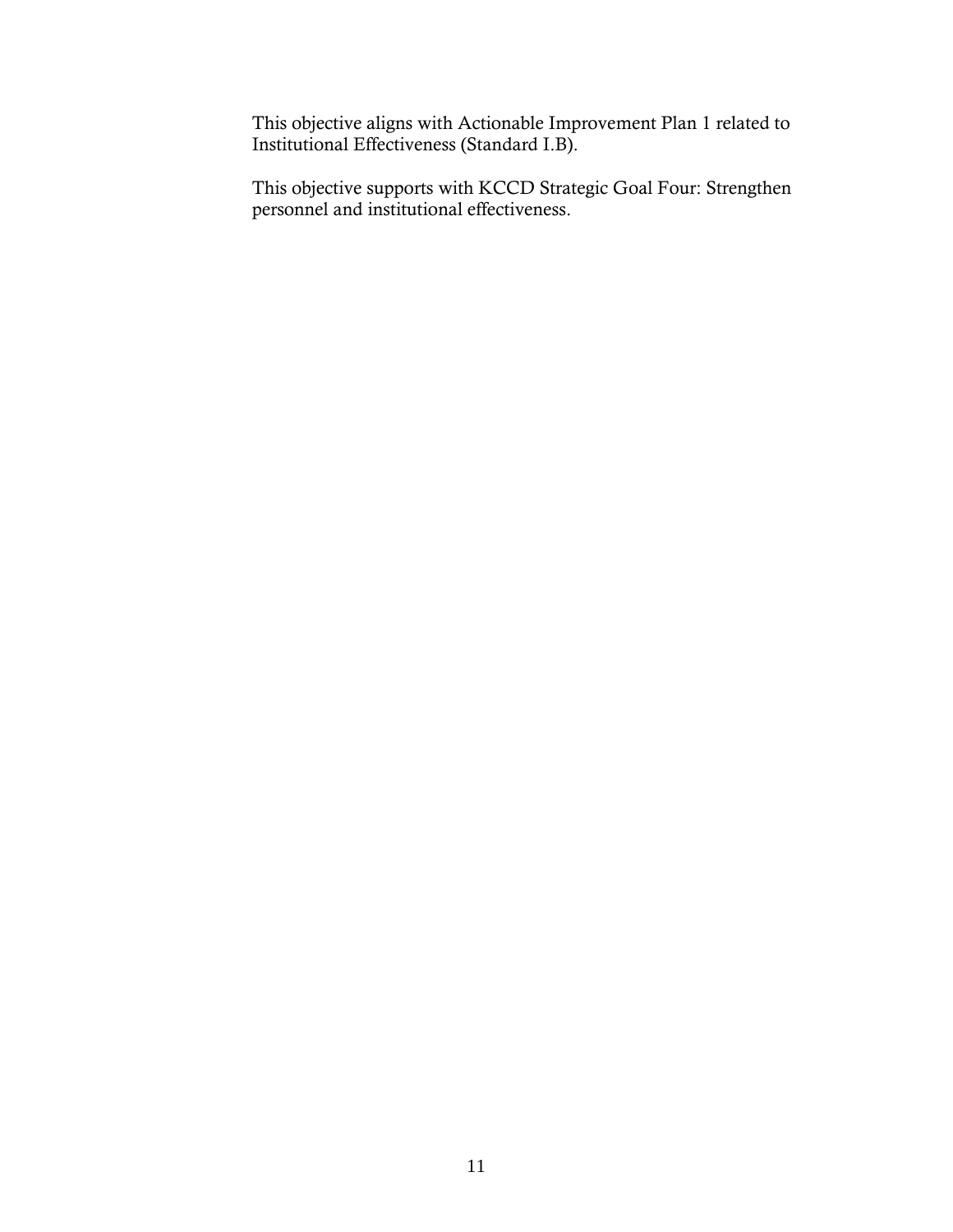# Alignment with Actionable Improvement Plans and KCCD Strategic Goals Appendix A Bakersfield College Strategic Goals, Objectives, Indicators Implementation Responsibility

 resources and metrics, and reporting the results. The Director of Institutional Research and Planning is responsible for providing leadership to assure implementation of the plan, providing data

<span id="page-13-2"></span><span id="page-13-1"></span><span id="page-13-0"></span>

| <b>Bakersfield</b><br><b>College</b><br><b>Strategic Goals</b><br>2012-2015                          | <b>Objectives</b>                                                                                                            | <b>Outcome</b><br><b>Measures</b>                                                                                                                                                          | <b>Actionable</b><br>Improvement<br>Plan <sup>1</sup>                           | <b>KCCD</b><br><b>Strategic</b><br><b>Goals</b>                    | Responsible<br>Administrator/<br>Champion                                              |
|------------------------------------------------------------------------------------------------------|------------------------------------------------------------------------------------------------------------------------------|--------------------------------------------------------------------------------------------------------------------------------------------------------------------------------------------|---------------------------------------------------------------------------------|--------------------------------------------------------------------|----------------------------------------------------------------------------------------|
| Goal 1:<br><b>Student</b><br><b>Success</b><br>Become an<br>exemplary<br>model of<br>student success | 1.1 Evaluate and improve matriculation<br>process                                                                            | Use # and % completions for fall term, first time<br>students (baseline year 2011-12):<br>1.1.1 Orientation<br>1.1.2 Assessment for Placement<br>1.1.3 Counseling<br>1.1.4 Student Ed Plan | AIP <sub>3</sub><br>Student<br>Support<br><b>Services</b><br>(Standard<br>II.B) | Goal 1<br>Become an<br>exemplary<br>model of<br>student<br>success | 1.1<br>VP Student Services/<br>Faculty tbd                                             |
| by developing<br>and<br>implementing<br>best practices                                               | 1.2 Develop and implement<br>prerequisites across departments<br>for courses meeting same transfer<br>requirement            | 1.2.1 Evaluate feasibility of instituting<br>prerequisites in transfer subgroups A-E for<br>IGETC and CSU transfer patterns                                                                | AIP <sub>1</sub><br>Institutional<br><b>Effectiveness</b><br>(Standard I.B)     |                                                                    | 1.2<br>Exec. Vice President<br>& Academic Senate<br>President<br>& other AIP 1 leaders |
|                                                                                                      | 1.3 Improve student success in distance<br>education courses to correspond<br>with student success in traditional<br>courses | Use department and collegewide:<br>1.3.1 Success rates<br>1.3.2 Retention rates<br>1.3.3 Equivalent services<br>1.3.4 Student satisfaction                                                 | AIP <sub>2</sub><br>Instructional<br>Programs<br>(Standard<br>II.A)             |                                                                    | 1.3<br>Dean of Learning<br>Resources/<br><b>ISIT Co-chair</b>                          |
|                                                                                                      | 1.4 Follow-up nonreturning students<br>through exit interviews                                                               | 1.4.1 Research feasibility of implementing exit<br>interviews                                                                                                                              |                                                                                 |                                                                    | 1.4<br><b>VP Student Services</b>                                                      |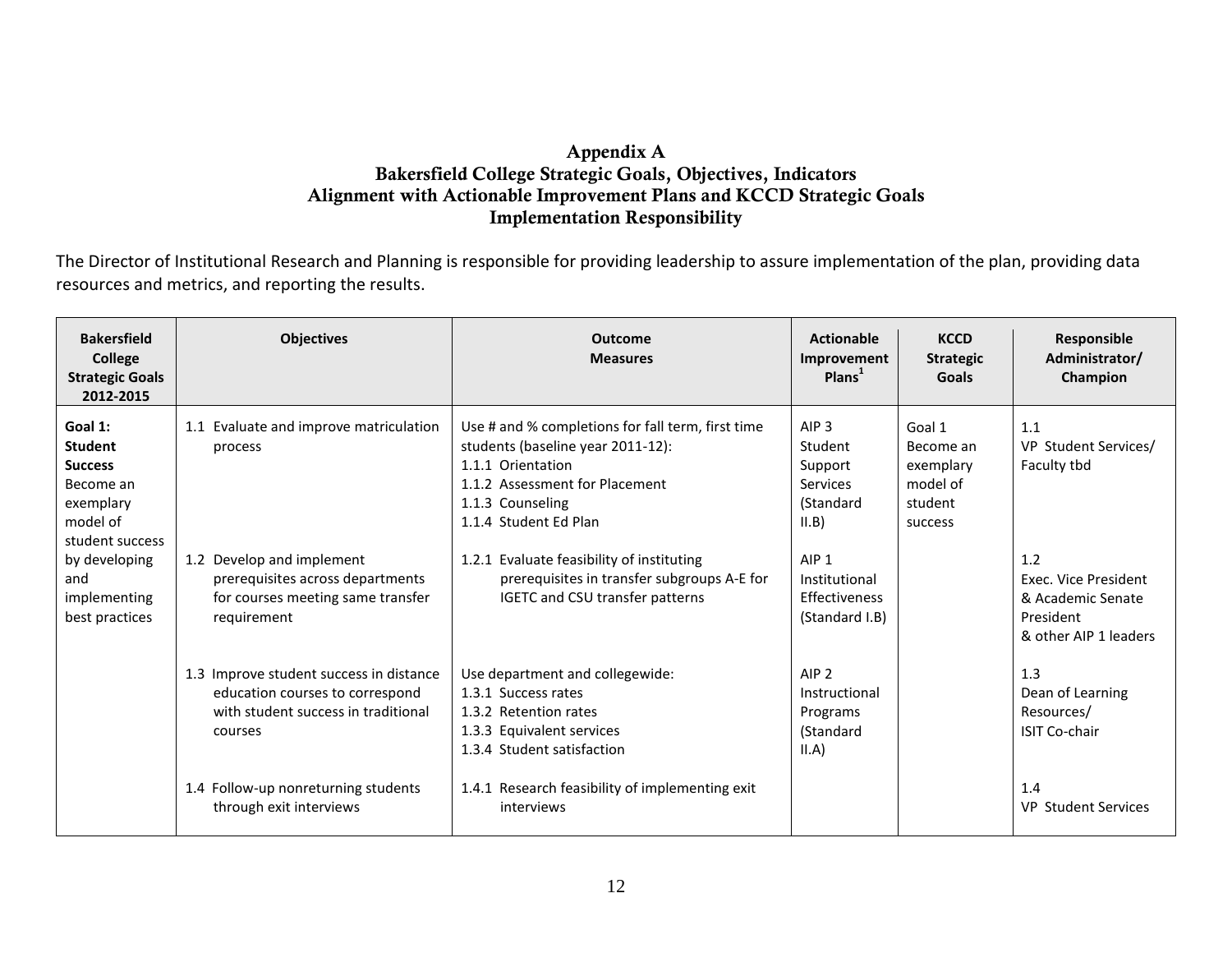| <b>Bakersfield</b><br><b>College</b><br><b>Strategic Goals</b><br>2012-2015 | <b>Objectives</b>                                                                                                                                                                                                                                                                                                     | <b>Outcome</b><br><b>Measures</b>                                                                                                                                                                                                                                                                                                                                                                                                                                                                                                                                                                                                                                                                                                                                                                                                                                      | <b>Actionable</b><br>Improvement<br>PlanS <sup>1</sup> | <b>KCCD</b><br><b>Strategic</b><br>Goals                                   | Responsible<br>Administrator/<br>Champion                                                                                                                                                                                         |
|-----------------------------------------------------------------------------|-----------------------------------------------------------------------------------------------------------------------------------------------------------------------------------------------------------------------------------------------------------------------------------------------------------------------|------------------------------------------------------------------------------------------------------------------------------------------------------------------------------------------------------------------------------------------------------------------------------------------------------------------------------------------------------------------------------------------------------------------------------------------------------------------------------------------------------------------------------------------------------------------------------------------------------------------------------------------------------------------------------------------------------------------------------------------------------------------------------------------------------------------------------------------------------------------------|--------------------------------------------------------|----------------------------------------------------------------------------|-----------------------------------------------------------------------------------------------------------------------------------------------------------------------------------------------------------------------------------|
|                                                                             | 1.5 (KCCD 1.1) Increase the percentage<br>of students who successfully<br>complete 12 units within one year<br>1.6 (KCCD 1.2) Increase the percentage<br>of students who, within a one-year<br>period, successfully complete<br>English or Math courses both one<br>level below transfer and at the<br>transfer level | 1.5.1 Use for baseline: total students successfully<br>completing 12+ units summer 2011 through<br>spring 2012; % change summer 2012<br>through spring 2013<br>1.6.1 Develop collaborative efforts with the<br>support of district office resources to<br>increase the percentage of successful<br>completions for transfer level and pre-<br>collegiate English, English as a Second<br>Language, Math, and Reading courses using<br>a baseline established in 2011-12.<br>Use for baseline: total successful completions<br>summer 2011 through spring 2012 in:<br>1.6.1 English 1 level below transfer (ENGL B50,<br><b>ENSL B50)</b><br>1.6.2 English transfer level (ENGL B1a)<br>1.6.3 Math 1 level below transfer (MATH BD)<br>1.6.4 Math transfer level (B2, B4a, B16, B22, B23,<br>PSYC B5, B1a, B1b, B6a)<br>1.6.5 Reading 1 level below transfer (ACDV B50, |                                                        | Goal 1<br>Become an<br>exemplary<br>model of<br>student<br>success         | 1.5<br>Exec. Vice President<br>& VP Student Services<br>1.6<br>Exec. Vice President<br>& Deans/<br><b>Faculty from Academic</b><br>Development,<br>Counseling, English,<br>English as a Second<br>Language,<br><b>Mathematics</b> |
|                                                                             | 1.7 (KCCD 3.1) Increase scores on all<br>Community College Survey of<br>Student Engagement (CCSSE)<br>benchmarks by 2-3% as measured<br>by the CCSSE 2011 baseline; follow-<br>up will be spring 2014                                                                                                                 | <b>ENSL B31)</b><br>Use for baseline CCSSE Benchmark Scores spring<br>2011:<br>1.7.1 Active and Collaborative Learning (53.4)<br>1.7.2 Student Effort (47.3)<br>1.7.3 Academic Challenge (54.3)<br>1.7.4 Student-Faculty Interaction (48.6)<br>1.7.5 Support for Learners (50.7)                                                                                                                                                                                                                                                                                                                                                                                                                                                                                                                                                                                       |                                                        | Goal 3<br>Foster a<br>comprehensive<br>and rich<br>learning<br>environment | 1.7<br>Exec. Vice President<br>& Deans                                                                                                                                                                                            |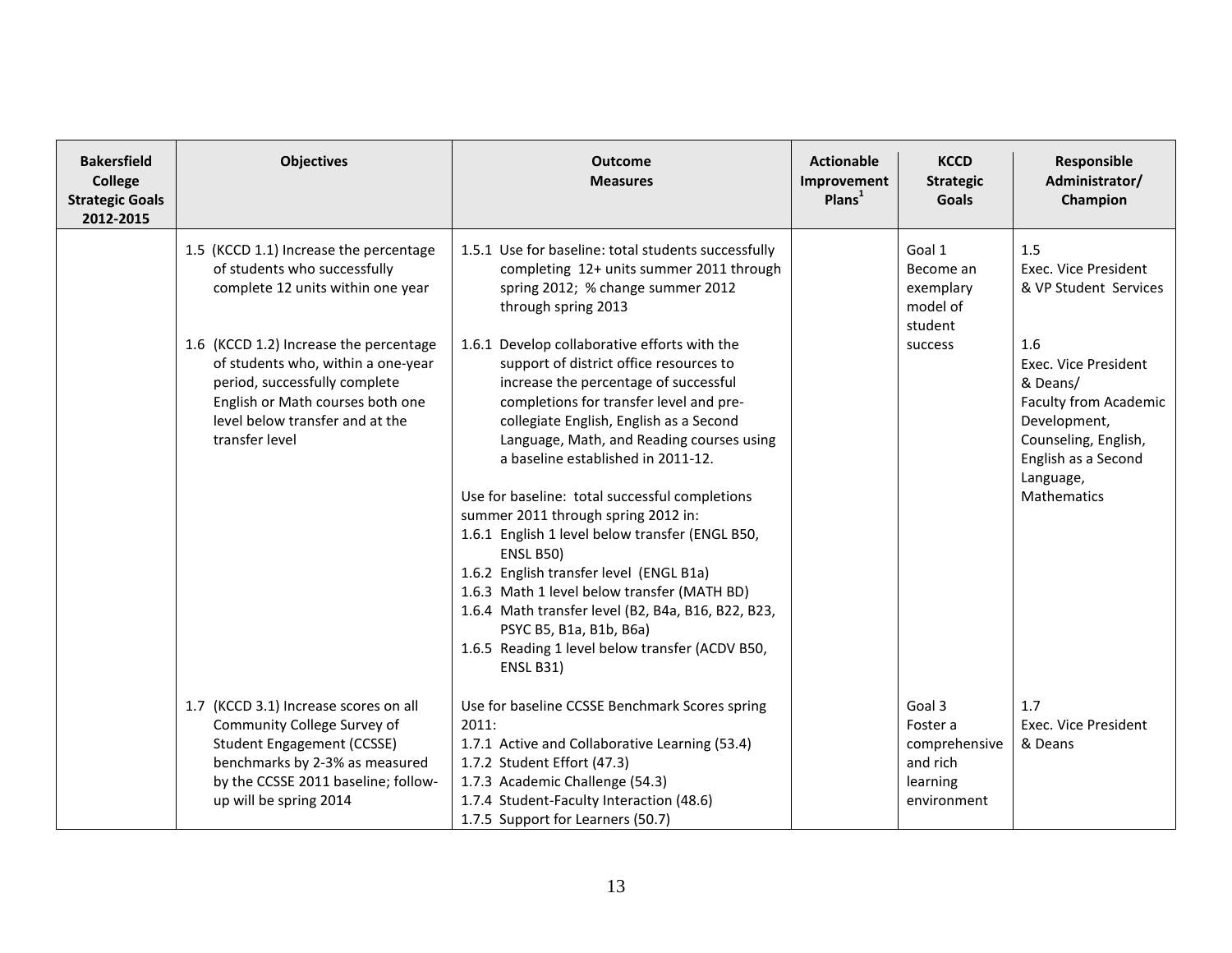| <b>Bakersfield</b><br><b>College</b><br><b>Strategic Goals</b><br>2012-2015                                                                                          | <b>Objectives</b>                                                                                                                                                                                       | <b>Outcome</b><br><b>Measures</b>                                                                                                                                                                                                                                                                                                                                                                                                                                                                                                                                                                                                         | <b>Actionable</b><br>Improvement<br>PlanS <sup>1</sup>     | <b>KCCD</b><br><b>Strategic</b><br><b>Goals</b>                             | Responsible<br>Administrator/<br>Champion                            |
|----------------------------------------------------------------------------------------------------------------------------------------------------------------------|---------------------------------------------------------------------------------------------------------------------------------------------------------------------------------------------------------|-------------------------------------------------------------------------------------------------------------------------------------------------------------------------------------------------------------------------------------------------------------------------------------------------------------------------------------------------------------------------------------------------------------------------------------------------------------------------------------------------------------------------------------------------------------------------------------------------------------------------------------------|------------------------------------------------------------|-----------------------------------------------------------------------------|----------------------------------------------------------------------|
| Goal 2:<br><b>Communication</b><br>Enhance<br>collaboration,<br>consultation,<br>and<br>communication<br>within the<br>college and<br>with external<br>constituents. | 2.1 Improve morale and perception of<br>communication<br>2.2 Evaluate effectiveness of Human<br>Resources services provided at the<br>College                                                           | 2.1.1 Use Climate Survey fall 2011 as baseline<br>2.2.1 Develop, implement, and evaluate an<br>annual review of its services, including<br>EthicsPoint, to the college<br>2.2.2 Clarify the role of KCCD Human Resources at<br><b>Bakersfield College</b><br>2.2.3 Develop, implement, and evaluate an<br>annual survey to all employees regarding<br>the college's and district's adherence to<br>written policies ensuring fairness in all<br>employment procedures<br>2.2.4 Develop, implement, and evaluate an<br>annual survey to all employees who serve<br>on screening committees to evaluate the<br>effectiveness of the process | AIP <sub>4</sub><br>Human<br>Resources<br>(Stnd III.A)     | Goal 2<br>Create a<br>collaborative<br>culture and a<br>positive<br>climate | 2.1<br>President, Academic<br>Senate Pres., CSEA<br>2.2<br>President |
|                                                                                                                                                                      | 2.3 (KCCD 6.2-6.3) Develop and sustain<br>partnerships with area educational<br>institutions, businesses, and<br>industry to enhance and respond to<br>community need; After baseline<br>increase 5-10% | Use APR 2011-12 data as baseline:<br>2.3.1 Number of partnerships with education<br>institutions<br>2.3.2 Number of advisory boards<br>2.3.3 Number of community partners and<br>collaborations                                                                                                                                                                                                                                                                                                                                                                                                                                           | No related<br>AIP                                          | Goal 6<br>Respond to<br>community<br>needs                                  | 2.3<br>Dean, Career &<br><b>Technical Education</b>                  |
| Goal 3:<br>Facilities/<br>Infrastructure<br>Improve<br>maintenance of                                                                                                | 3.1 Implement and evaluate the new<br>maintenance and operations<br>software system                                                                                                                     | Document:<br>3.1.1 Number of service requests received<br>3.1.2 Number of services orders completed                                                                                                                                                                                                                                                                                                                                                                                                                                                                                                                                       | AIP <sub>5</sub><br>Physical<br>Resources<br>(Stnd. III.B) | Goal 3<br>Foster a<br>comprehensive<br>and rich<br>learning                 | 3.1<br>Exec. Director,<br>Admin. Services                            |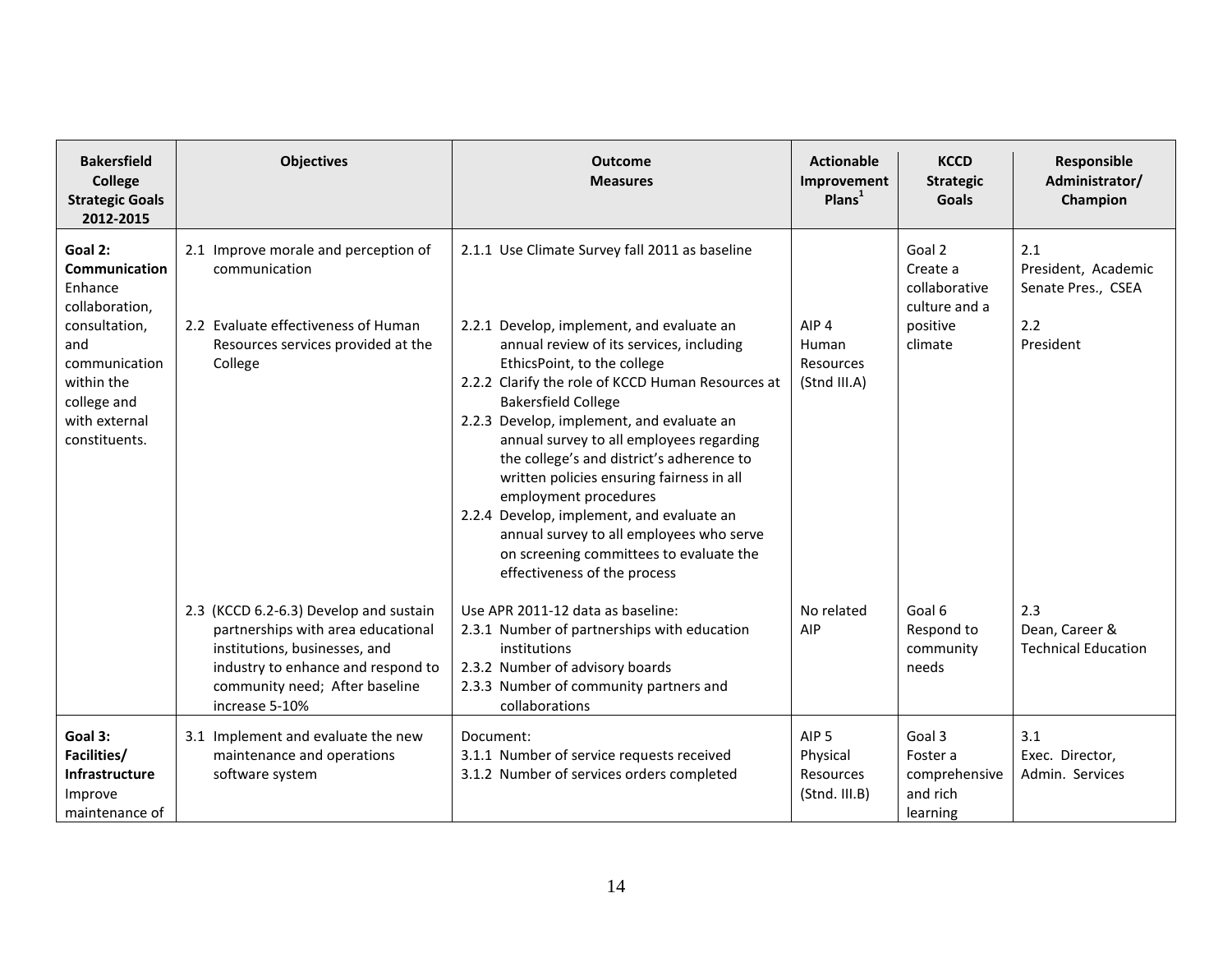| <b>Bakersfield</b><br>College<br><b>Strategic Goals</b><br>2012-2015                                                                                                 | <b>Objectives</b>                                                                                                                                                                                                        | <b>Outcome</b><br><b>Measures</b>                                                                                                                                                                                                                                              | <b>Actionable</b><br>Improvement<br>PlanS <sup>1</sup>               | <b>KCCD</b><br><b>Strategic</b><br><b>Goals</b>                                                                       | Responsible<br>Administrator/<br>Champion                                                                |
|----------------------------------------------------------------------------------------------------------------------------------------------------------------------|--------------------------------------------------------------------------------------------------------------------------------------------------------------------------------------------------------------------------|--------------------------------------------------------------------------------------------------------------------------------------------------------------------------------------------------------------------------------------------------------------------------------|----------------------------------------------------------------------|-----------------------------------------------------------------------------------------------------------------------|----------------------------------------------------------------------------------------------------------|
| college facilities<br>and<br>infrastructure.                                                                                                                         | 3.2 (KCCD 3.2) Prioritize maintenance<br>and repairs<br>3.3 Improve collegewide cleanliness<br>efforts                                                                                                                   | 3.2.1 Criteria to prioritize maintenance<br>3.2.2 Scheduled maintenance activities<br>3.2.3 Number of maintenance requests<br>completed on schedule<br>3.3.1 Identify cleanliness standard                                                                                     |                                                                      | environment                                                                                                           | 3.2<br>Exec. Director,<br>Admin. Services<br>3.3<br>Exec. Director,<br>Admin. Services                   |
| Goal 4:<br>Oversight &<br><b>Accountability</b><br>Improve<br>oversight,<br>accountability,<br>sustainability<br>and<br>transparency in<br>all college<br>processes. | 4.1 Review college processes with<br>collegewide committees,<br>departments, programs, and<br>staff/student organizations, and<br>provide training where needed<br>4.2 Implement budget development<br>timeline revision | Document:<br>4.1.1 Number of trainings provided and number<br>attending<br>4.1.2 Number of programs receiving training<br>4.2.1 Evaluate effectiveness of budget<br>development timeline<br>4.2.2 Determine budget efficiency: Ratio of actual<br>expenditures to total budget | AIP <sub>1</sub><br>Institutional<br>Effectiveness<br>(Standard I.B) | Goal 4<br>Strengthen<br>personnel and<br>institutional<br>effectiveness<br>Goal 5<br>Manage<br>financial<br>stability | 4.1<br>President or designee<br>& AIP 1 leaders<br>4.2<br>Exec. Director,<br>Admin. Services             |
| Goal 5:<br>Integration<br>Implement and<br>evaluate<br>existing major<br>planning<br>processes.                                                                      | 5.1 Evaluate major planning processes,<br>instructional programs, student<br>services, and administrative services                                                                                                       | 5.1.1 Develop instrument fall 2012<br>5.1.2 Pilot and refine instrument February 2013<br>5.1.3 Administer and analyze March 2013<br>5.1.4 Communicate findings April 2014                                                                                                      | AIP <sub>1</sub><br>Institutional<br>Effectiveness<br>(Standard I.B) | Goal 4<br>Strengthen<br>personnel and<br>institutional<br>effectiveness                                               | 5.1<br>Exec. Vice President &<br>Director, Institutional<br>Research & Planning<br>& other AIP 1 leaders |

1 From Spring 2012 Self Evaluation Report for Educational Quality and Institutional Effectiveness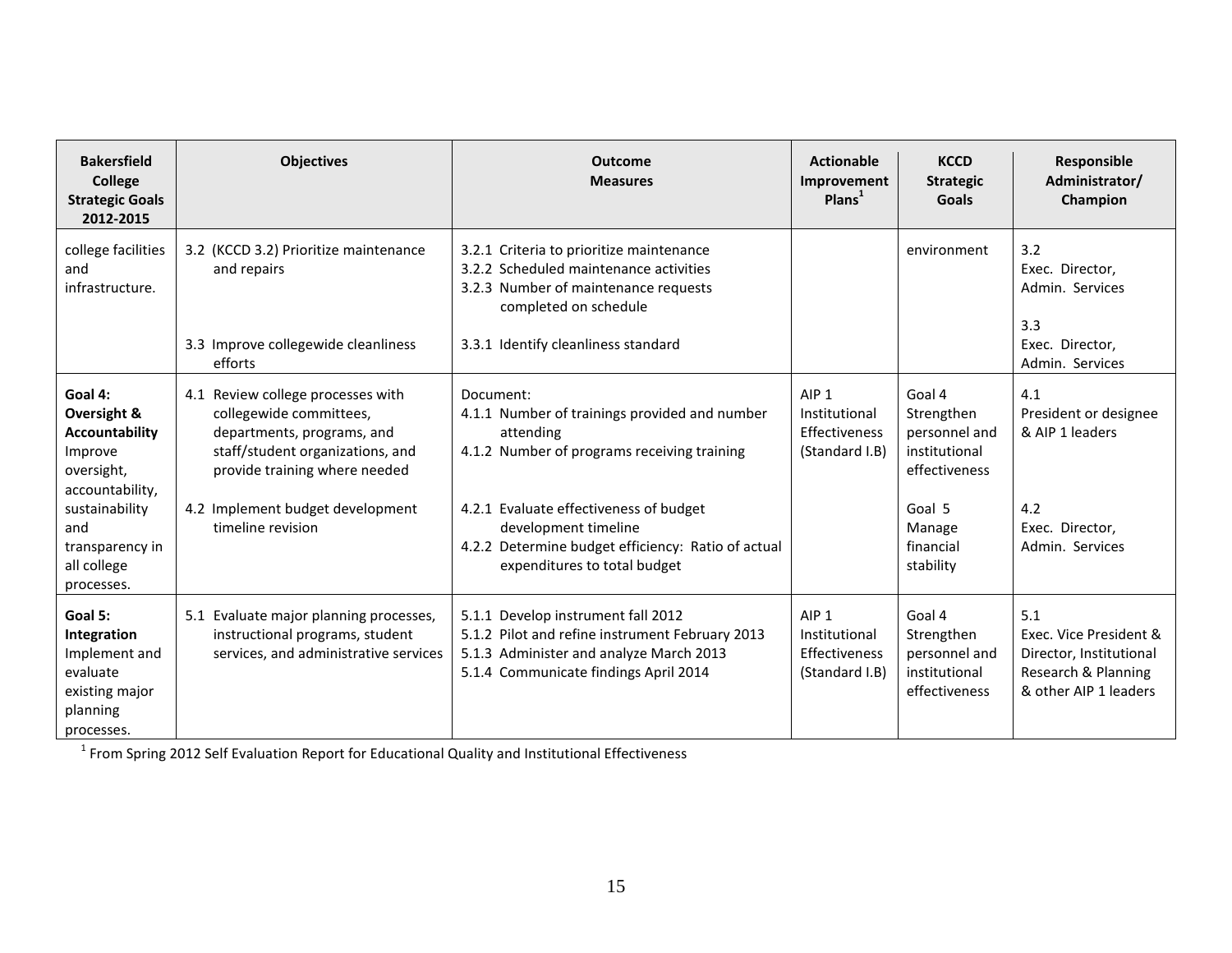# District and College Planning and Accreditation Cycles Fall 2011 – Spring 2018 Appendix B

<span id="page-17-1"></span><span id="page-17-0"></span>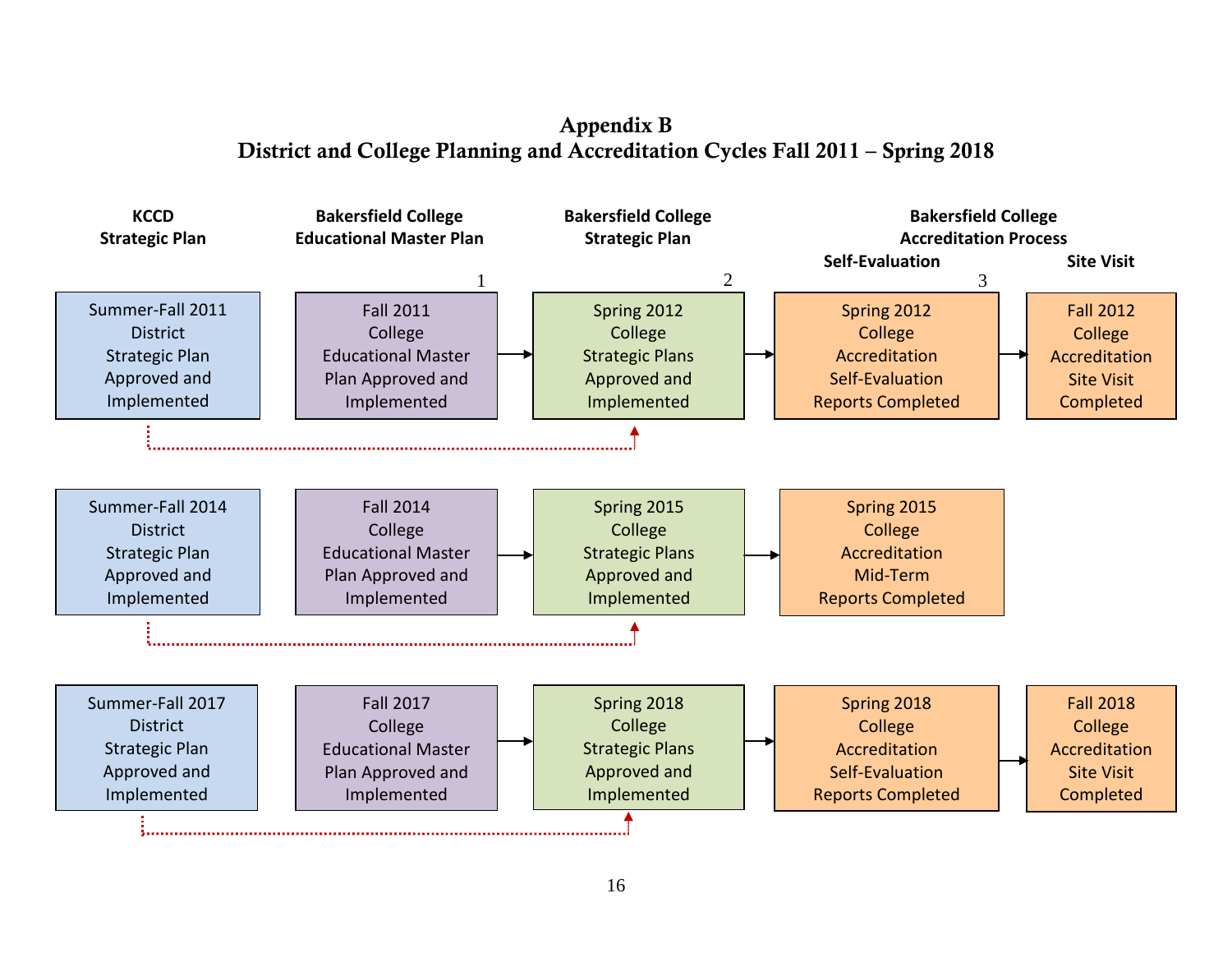

<span id="page-18-1"></span><span id="page-18-0"></span>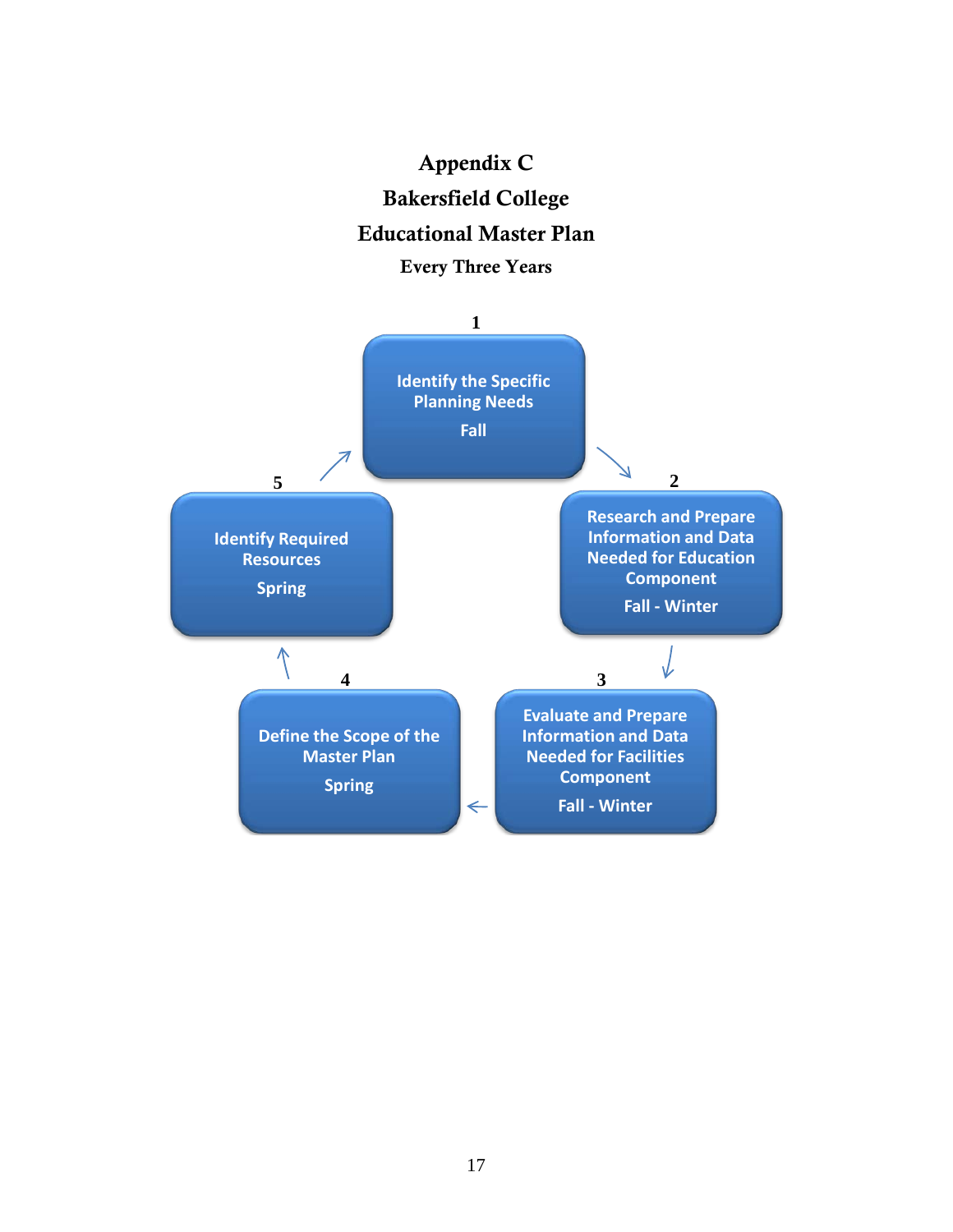<span id="page-19-1"></span><span id="page-19-0"></span>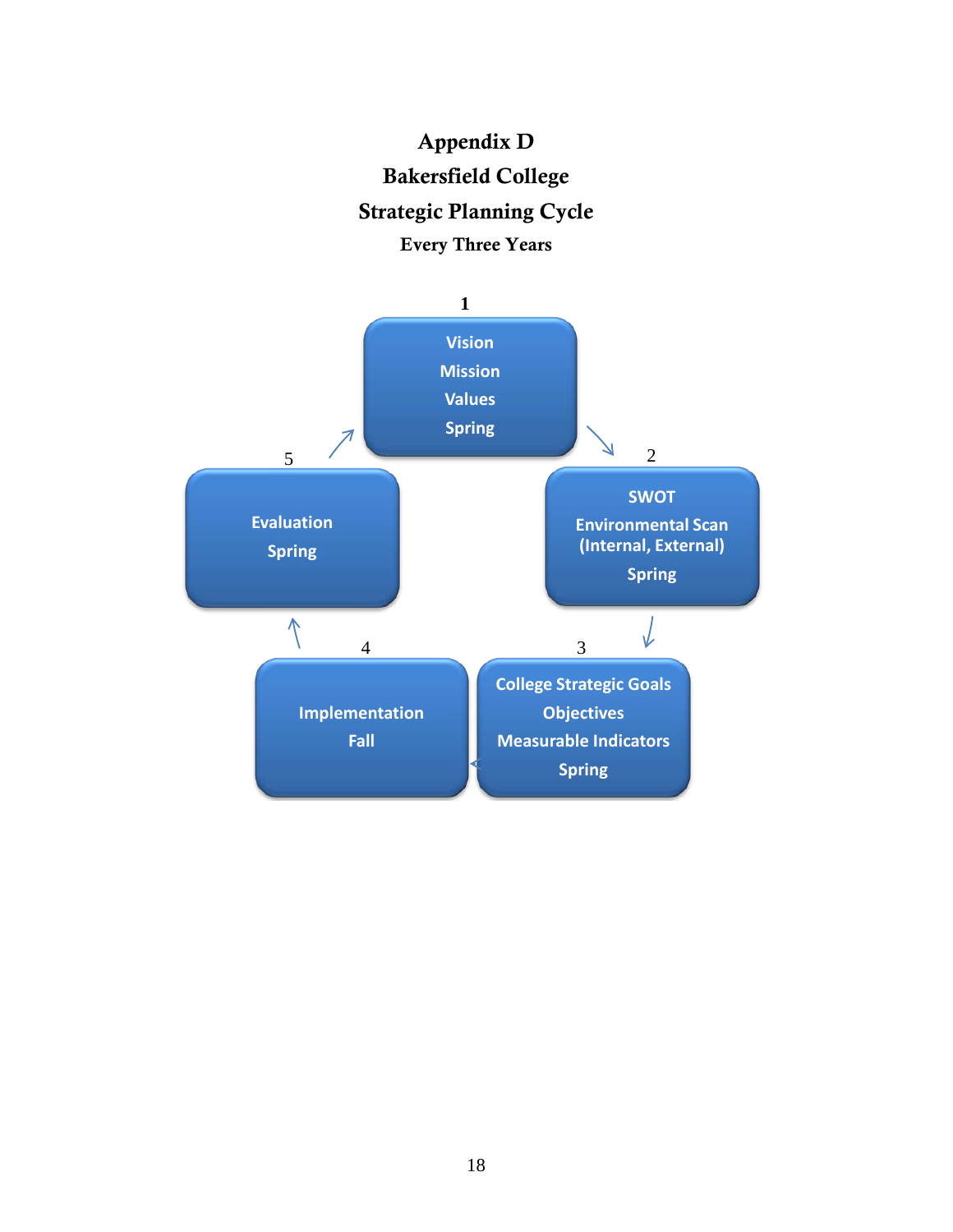

<span id="page-20-1"></span><span id="page-20-0"></span>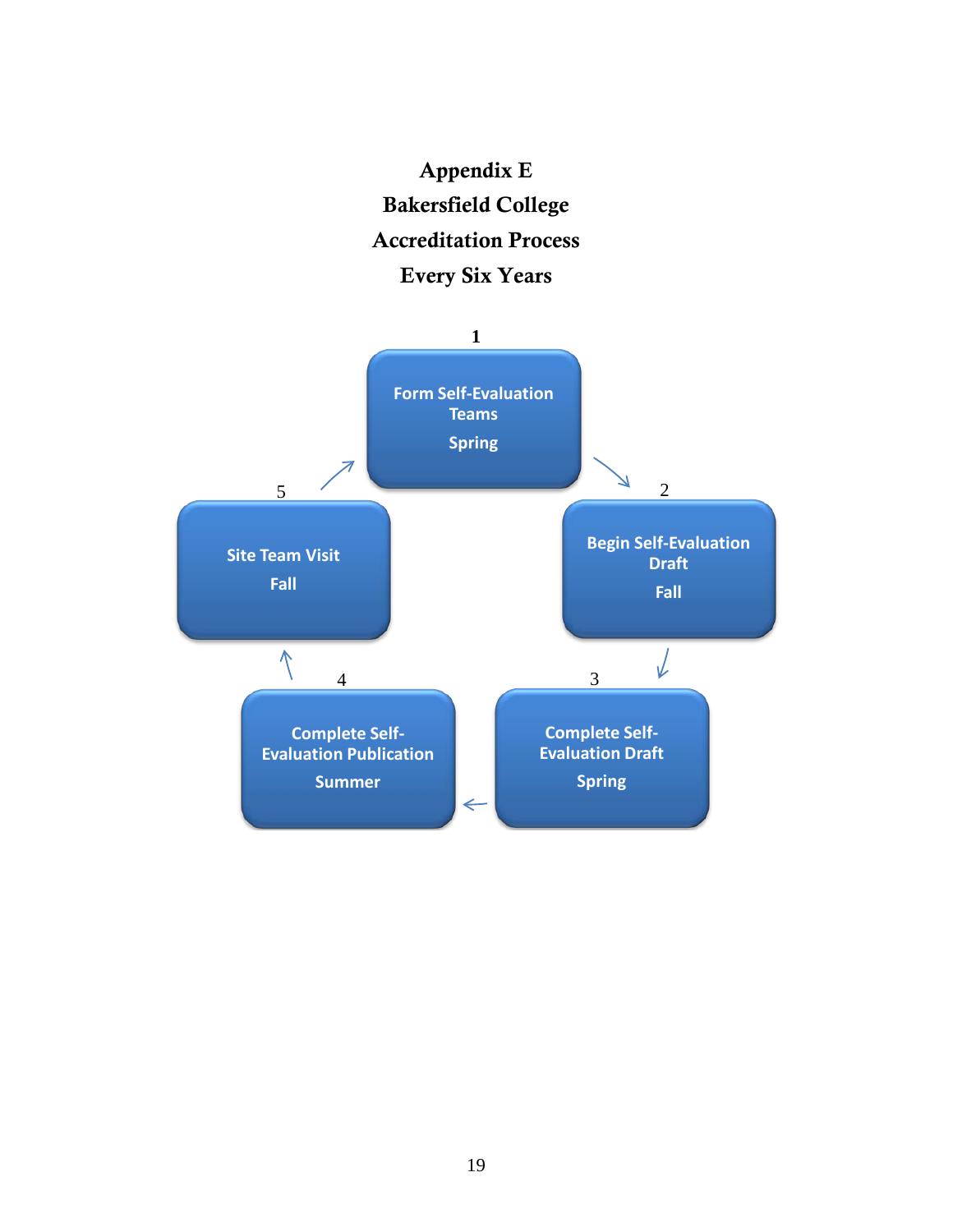# Process Plan and Information Sources for Strategic Plan Appendix F

#### <span id="page-21-1"></span><span id="page-21-0"></span>**Strategic Plan Elements**

Values, Vision, Mission

- College Goals Subcommittee of College Council recommends three-year cycle for review in response to College Goals Survey
- Three-year cycle will align with KCCD strategic planning cycle on staggered schedule: KCCD fall (2011, 2014, 2017), BC – spring (2012, 2015, 2018)
- • SPWG will work with Institutional Research and Planning to conduct online survey of college constituents

Strengths, Weaknesses, Opportunities, Threats (SWOT) analysis will use\*

- • College Goal Survey items about college focus and college strengths
- • Self-Evaluation Actionable Improvement Plans
- • Annual Program Review Trends
- • Collegewide Committee Reports
- • KCCD Climate Survey results
- • Accreditation Survey Climate questions
- • CCSSE/CCFSSE results

Environmental Scan will include information listed below\*

- • Internal Scan will examine
	- − five-year trends of student achievement and educational need data from Self-Evaluation
	- − ARCC Indicators in February 2012 report
	- − internal scan elements from KCCD spring 2011 scan
	- − internal scan from Cambridge West Partnership, LLC, December 2011
- • External Scan will examine service area characteristics in:
	- − external scan elements from KCCD spring 2011 scan
	- − external scan elements from Cambridge West Partnership, LLC, December 2011

#### Strategic Goals will

- Incorporate synthesis of SWOT analysis and Environmental Scan results
- • Incorporate College Goals Subcommittee recommendations
- • Align with KCCD Strategic Goals

#### Strategic Objectives

- • Develop measurable objectives for each strategic goal
- Include key performance indicators or measurable components

#### **Strategic Plan Timeline**

- College Council strategic planning session March 23
- • Will adhere to BC Budget recommendations due April 15 to district
- • Will complete Strategic Plan spring 2012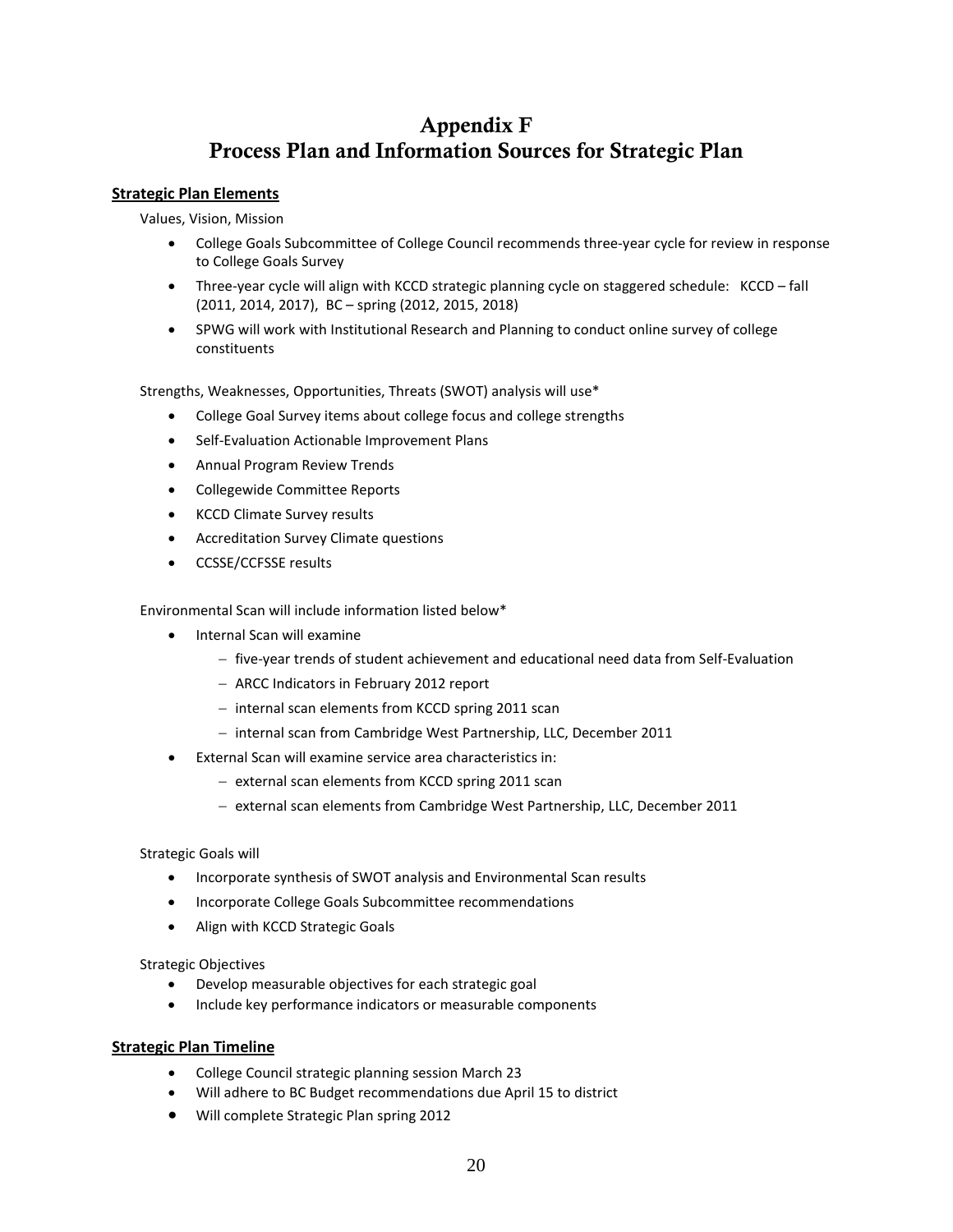# <span id="page-22-1"></span><span id="page-22-0"></span> Actionable Improvement Plans for the 2012 Accreditation Self Study Appendix G

## Actionable Improvement Plan #1

### Standard I.B. Institutional Effectiveness

In order to embed multilevel evaluation into the College culture, College Council and the Academic Senate, working with the Executive Vice President, Academic Affairs & Student Services, and the Director, Institutional Research and Planning, will develop a systematic and comprehensive evaluation of the College planning processes as well as of the effectiveness in the improvement of instructional programs and support services by May, 2013.

## Actionable Improvement Plan #2

### Standard II.A. Instructional Programs

- their courses. The plan will include the appropriate support to implement the following: • To enhance the quality of online distance education courses, the College, under the leadership of the Executive Vice President, Academic Affairs & Student Services, and the Dean of Learning Resources will develop and implement by spring 2013 a detailed plan to improve the services to distance education students to increase their ability to succeed in Development of an online student orientation system to better prepare students for online courses with the overall goal of increasing their success in those courses
- Development of a student signal alert system that would inform students of their current course progress and refer them to appropriate helpful resources
- Development of an online tutoring program to increase students' ability to succeed in an online course
- Development of additional pedagogical training and support for online faculty

The Executive Vice President, Academic Affairs & Student Services and the Dean of Learning Resources will present an annual status report to the Information Systems and Instructional Technology Committee (ISIT) for input and evaluation.

#### Actionable Improvement Plan #3

#### Standard II.B. Student Support Services

To enhance the efficacy and efficiency of students maneuvering through college processes, Bakersfield College, under the direction of the Associate Vice President of Student Services, will:

- Review the latest plans to remodel the Current Student Services Building into a one-stop center
- Assess the student services needs of the student population
- Create a reasonable timeline for the re-model
- In the case that funding opportunities arrive, the College would be ready to submit its proposal.

#### Actionable Improvement Plan #4

 IV. B.3.b. The district/system provides effective services that support the colleges in their missions Standard III.A. Human Resources and IV.B. Board and Administrative Organization (specifically and functions.) Bakersfield College recommends that the Kern Community College District and College work collaboratively to: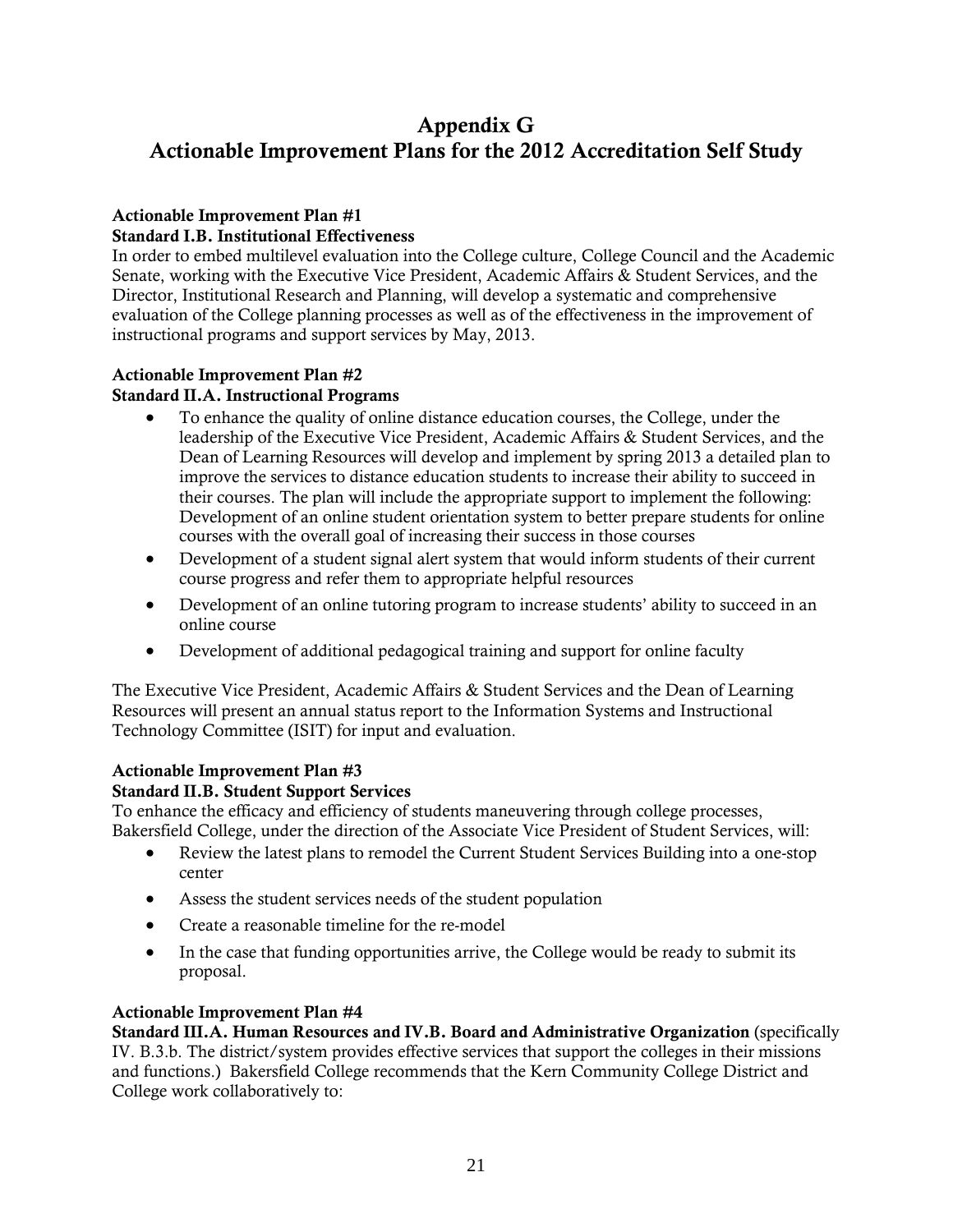- • Develop, implement, and evaluate an annual review of human resources services at Bakersfield College, including EthicsPoint.
- positions to improve understanding and allow for more effective operations. • Provide clarification to College employees on the roles or functions of human resources
- will focus on validating and clarifying current responses to develop a benchmark. • Develop, implement, and evaluate an annual survey to all employees regarding the Bakersfield College and Kern Community College District adherence to written policies in employment procedures, ensuring fairness in all employment procedures. Initial research
- itself. • Develop, implement, and evaluate an annual survey to all employees who serve on screening committees to evaluate the effectiveness and efficacy of the screening process

#### Actionable Improvement Plan #5

#### Standard III.B. Physical Resources

To maintain a more healthful learning and working environment on the main campus, the Maintenance & Operations Department (M & O), working with the Facilities Subcommittee, will implement and evaluate the work order software system designed to assign and track work; provide support to work with custodial staff to define expectations and improve cleanliness levels across the campus; adjust start times and cleaning areas of responsibility to be more centralized and balanced; evaluate the effectiveness of increased temporary custodial staff by spring 2012; and prioritize maintenance and repairs to existing buildings and building infrastructure.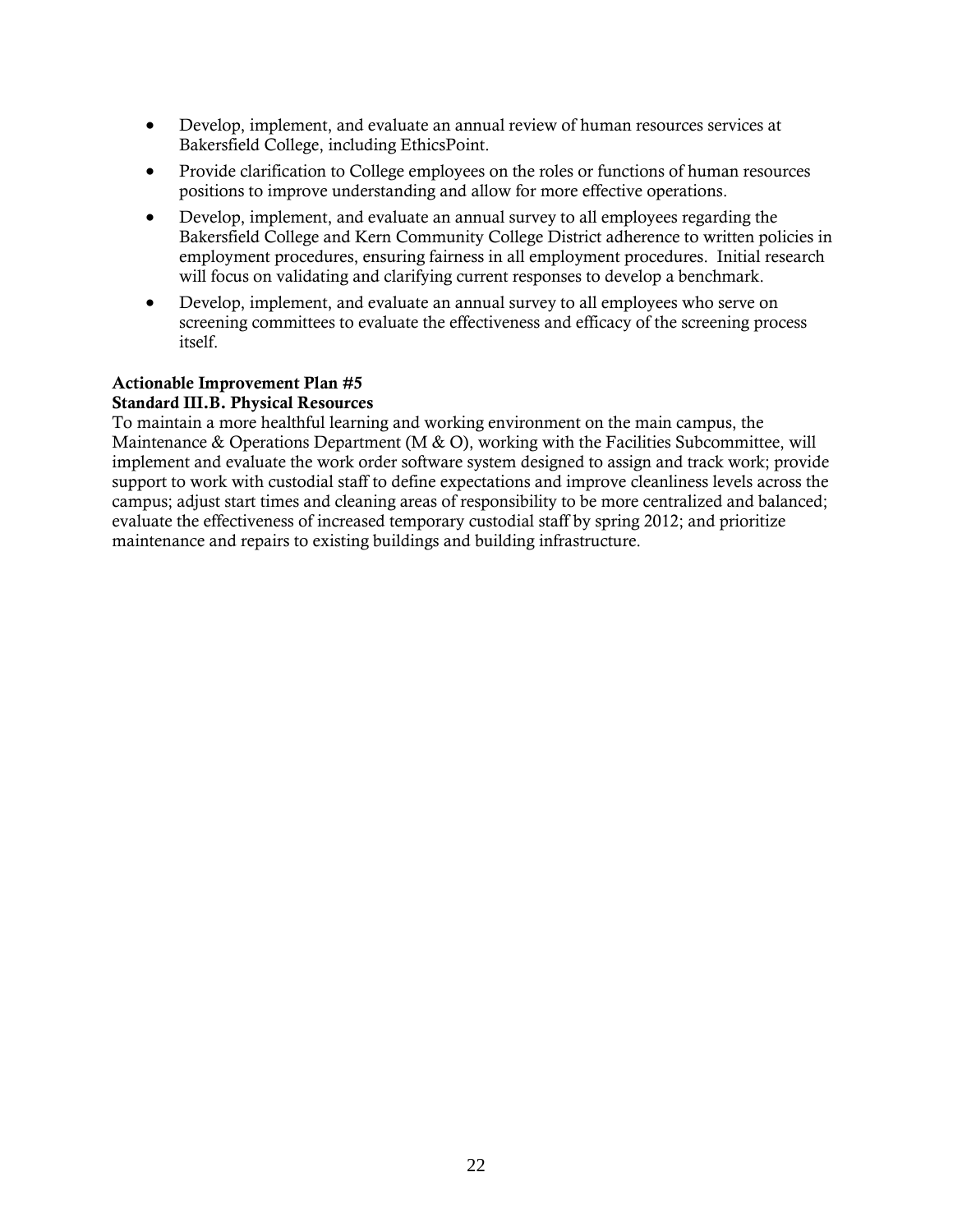# Appendix H KCCD Strategic Planning Glossary

<span id="page-24-1"></span><span id="page-24-0"></span>

| What is strategic planning? | A proactive attempt to create the kind of<br>future we want for the district.                                                                                                                                                                                                                                          |
|-----------------------------|------------------------------------------------------------------------------------------------------------------------------------------------------------------------------------------------------------------------------------------------------------------------------------------------------------------------|
| What is strategic thinking? | An attempt to create the kind of future we<br>want instead of accepting someone else's<br>thinking about the future. Visionary and<br>proactive, not reactive. Willing to stretch for<br>the ideal and not settle for the attainable.                                                                                  |
| What is a strategic plan?   | A document used to organize the present on<br>the basis of projections of the desired future.<br>A practical action-oriented guide based on<br>an examination of internal and external<br>factors that directs goal-setting and resource<br>allocation to achieve meaningful results over<br>time (usually 3-5 years). |

| The following are the elements of this strategic plan (in order of appearance): |                                                                                                                                                                                                                                                                                                           |  |
|---------------------------------------------------------------------------------|-----------------------------------------------------------------------------------------------------------------------------------------------------------------------------------------------------------------------------------------------------------------------------------------------------------|--|
| <b>Values</b>                                                                   | Enduring, core beliefs or principles that<br>KCCD's employees hold in common and that<br>guide them in performing their work and in<br>interacting with students.                                                                                                                                         |  |
| <b>Vision</b>                                                                   | Description of the accomplishments for<br>which the district will become known.                                                                                                                                                                                                                           |  |
| <b>Mission</b>                                                                  | A broad statement of the unique purpose for<br>which the district exists and the specific<br>function it performs.                                                                                                                                                                                        |  |
| <b>Environmental Scan</b>                                                       | A snapshot of internal and external factors<br>that influence the direction of the plan.<br>Usually includes an internal analysis,<br>external analysis, and a SWOT analysis.<br>May also include community engagement to<br>involve members of the community in the<br>planning process.                 |  |
| <b>External Scan</b>                                                            | A look at the changing conditions and needs<br>in the district's service area, county, and<br>region, especially in the areas of<br>demographics, labor market information,<br>competition and community perceptions; and<br>trends in the economy, education,<br>technology, politics and social issues. |  |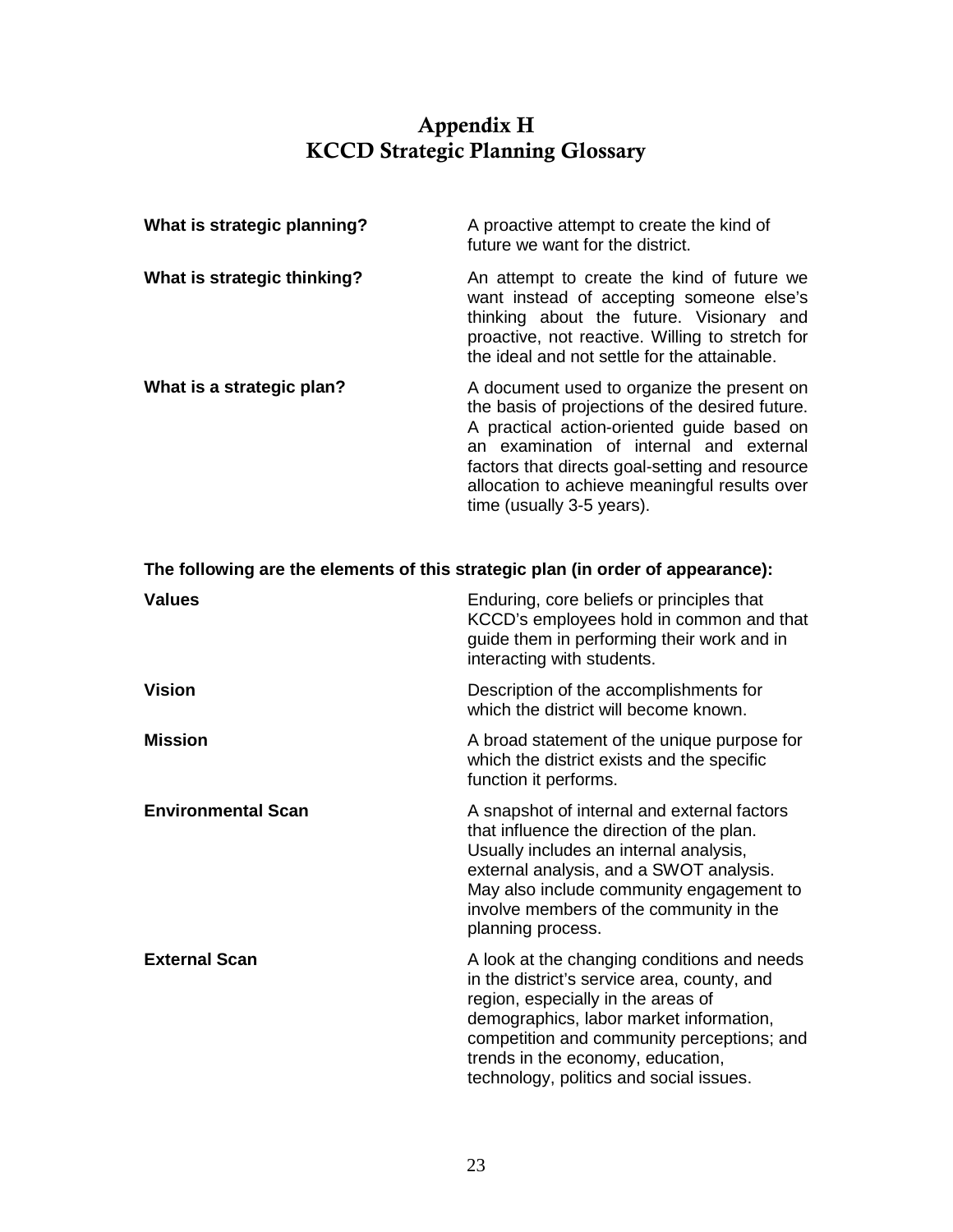| <b>Internal Scan</b>                                           | A look at the district's and/or colleges'<br>internal data, particularly as the information<br>relates to student success, completion,<br>culture and climate in order to identify<br>issues, concerns that need to be addressed<br>or programs that should be enhanced.                                                                                                        |
|----------------------------------------------------------------|---------------------------------------------------------------------------------------------------------------------------------------------------------------------------------------------------------------------------------------------------------------------------------------------------------------------------------------------------------------------------------|
| <b>SWOT Analysis</b>                                           | An examination of the internal and external<br>environment that helps to identify areas to<br>address in the plan. The acronym stands for<br>Strengths, Weaknesses, Opportunities and<br>Threats. Strengths and Weaknesses are<br>internal to the district. Opportunities and<br>Threats are from the external environment.                                                     |
| <b>Strategic Goals</b>                                         | Fundamental issues the district must<br>address and that give direction for<br>accomplishing the mission. Broad, general<br>statements of what the district wants to<br>accomplish. Desired ends which are not<br>measurable or specific.                                                                                                                                       |
| <b>Strategic Initiatives or</b><br><b>Strategic Directions</b> | Statements that provide future direction.<br>Similar to goals, but longer and more<br>specific.                                                                                                                                                                                                                                                                                 |
| <b>Objectives with Progress Measures</b>                       | Specific, measurable outcomes. They tell<br>what it will look like if the goal is<br>accomplished, but not how to accomplish it.<br>They focus efforts on demonstrable results<br>and broad categories for planning resource<br>allocation. Must have two forms of<br>measurement, one of which is always time.<br>The other choices are quality, quantity, or<br>money (cost). |
| <b>Key Performance Indicators</b>                              | Measures used to determine if the goal or<br>initiative has been accomplished. Examples:<br>student retention rates, dollars raised,<br>employee satisfaction.                                                                                                                                                                                                                  |

**While not specifically a part of the strategic plan document, these elements are required in order to implement, manage, and evaluate the plan:** 

**Action Plans Action plans spell out the specific steps to**  $\alpha$ be taken to accomplish the strategy that was decided upon to reach the goal. They are the "who, what, when, how, and how much" of the operational plan. They are detailed with no "plans to plan." They make the strategic plan operational.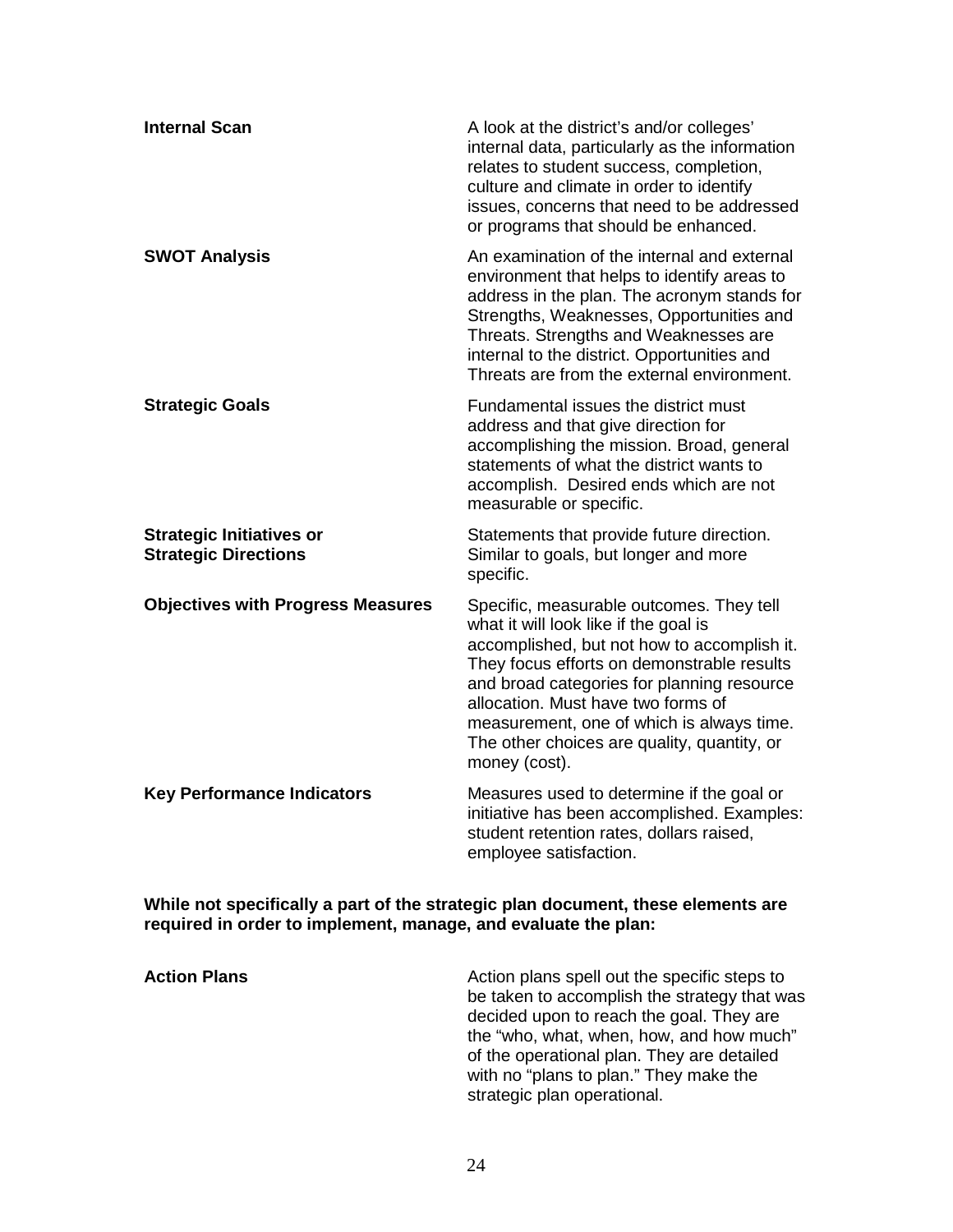| <b>Accountability</b> | The demonstration to the public that the<br>programs, services and management of the<br>district are responsible and effective. Often<br>provided in an annual report or institutional<br>effectiveness report.                                                                                                                                              |
|-----------------------|--------------------------------------------------------------------------------------------------------------------------------------------------------------------------------------------------------------------------------------------------------------------------------------------------------------------------------------------------------------|
| <b>Assessment</b>     | The collection, review and use of data and<br>information about progress of the action<br>plans in order to determine if the goals and<br>objectives are being accomplished, and the<br>impact of that accomplishment. Assessment<br>goes hand in hand with evaluation.                                                                                      |
| <b>Baseline</b>       | A level of previous or current performance<br>that can be used to set improvement goals<br>and targets.                                                                                                                                                                                                                                                      |
| <b>Benchmarking</b>   | The process of regularly comparing and<br>measuring the district against its peers<br>(similar in size, demographics, etc.) to gain<br>information that will help it to take action to<br>improve performance.                                                                                                                                               |
| <b>Collaboration</b>  | To work together, sharing ideas and<br>resources, especially in a joint intellectual<br>effort.                                                                                                                                                                                                                                                              |
| <b>Collaboratives</b> | Groups that come together to solve<br>problems, share best practices, implement a<br>project, or address issues or ideas of value<br>to the district.                                                                                                                                                                                                        |
| <b>Constituency</b>   | A specific group within an organization or<br>served by an organization.                                                                                                                                                                                                                                                                                     |
| <b>Demographics</b>   | The characteristics of human populations<br>and population segments, e.g. race, gender,<br>age.                                                                                                                                                                                                                                                              |
| <b>Evaluation</b>     | A study to determine the extent to which the<br>district reached its goals. Put simply, going<br>back to determine: Did we do what we said<br>we were going to do? What evidence do we<br>have that we were successful? Does the<br>data collected in the study show that we<br>accomplished our goals and objectives? Did<br>they have the intended effect? |
| Implementation        | Making the steps in an action plan happen.                                                                                                                                                                                                                                                                                                                   |
| <b>Outcomes</b>       | The actual results achieved, as well as the<br>impact or benefit of the action.                                                                                                                                                                                                                                                                              |
| <b>Proactive</b>      | Acting in advance to do deal with an<br>expected difficulty.                                                                                                                                                                                                                                                                                                 |